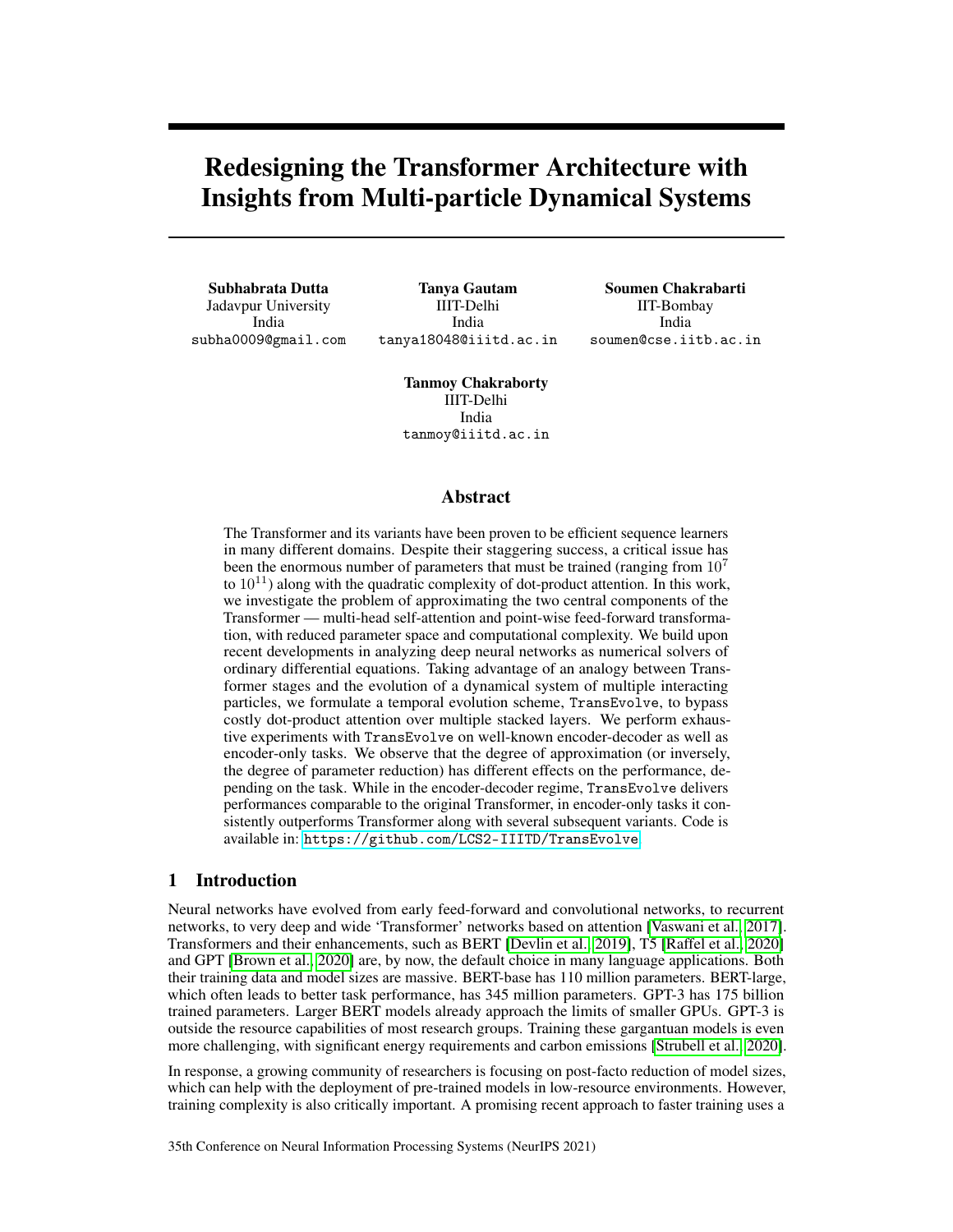way of viewing layers of attention as solving ordinary differential equations (ODEs) defined over a dynamical system of interacting particles [\[Lu et al., 2019,](#page-11-0) [Vuckovic et al., 2020\]](#page-12-3). We pursue that line of work.

Simulating particle interactions over time has a correspondence to 'executing' successive layers of the Transformer network. In the forward pass at successive layers, the self-attention and position-wise feed-forward operations of Transformer correspond to computing the new particle states from the previous ones. However, the numeric function learned by the  $i$ -th attention layer has zero knowledge regarding the one learned by the  $(i - 1)$ -th layer. This is counter-intuitive due to the fact that the whole evolution is temporal in nature, and this independence leads to growing numbers of trainable parameters and computing steps. We seek to develop time-evolution functionals from the initial condition alone. Such maps can then approximate the underlying ODE from parametric functions of time (the analog of network depth) and do not require computing self-attention over and over.

We propose such a scheme, leading to a network/method we call TransEvolve. It can be used for both encoder-decoder and encoder-only applications. We experiment on several tasks: neural machine translation, whole-sequence classification, and long sequence analysis with different degrees of timeevolution. TransEvolve outperforms Transformer base model on WMT 2014 English-to-French translation by 1.4 BLEU score while using 10% fewer trainable parameters. On all the encoder-only tasks, TransEvolve outperforms Transformer, as well as several strong baselines, with 50% fewer trainable parameters and more than  $3\times$  training speedup.

# 2 Related Work

Our work focuses on two primary areas of machine learning — understanding neural networks as dynamical systems and bringing down the overhead of Transformer-based models in terms of training computation and parameters.

Neural networks and dynamical systems. [Weinan](#page-12-4) [\[2017\]](#page-12-4) first proposed that machine learning systems can be viewed as modeling ordinary differential equations describing dynamical systems. [Chang et al.](#page-10-2) [\[2018\]](#page-10-2) explored this perspective to analyze deep residual networks. [Ruthotto and Haber](#page-12-5) [\[2019\]](#page-12-5) later extended this idea with partial differential equations. [Lu et al.](#page-11-1) [\[2018\]](#page-11-1) showed that any parametric ODE solver can be conceptualized as a deep learning framework with infinite depth. [Chen](#page-10-3) [et al.](#page-10-3) [\[2018\]](#page-10-3) achieved ResNet-comparable results with a drastically lower number of parameters and memory complexity by parameterizing hidden layer derivatives and using ODE solvers. Many previous approaches applied sophisticated numerical methods for ODE approximation to build better neural networks [\[Haber and Ruthotto, 2017,](#page-10-4) [Zhu and Fu, 2018\]](#page-13-0). [Vuckovic et al.](#page-12-3) [\[2020\]](#page-12-3) developed a mathematical formulation of self-attention as multiple interacting particles using a measure-theoretic perspective. The very first attempt to draw analogies between Transformers and dynamical systems was made by [Lu et al.](#page-11-0) [\[2019\]](#page-11-0). They conceptualized Transformer as a numerical approximation of dynamical systems of interacting particles. However, they focused on a better approximation of the ODE with a more robust splitting scheme (with the same model size as Transformer and the dot-product attention kept intact). We seek to parameterize the temporal dynamics to bypass attention up to a certain degree.

Efficient variations of Transformer. Multiple approaches have been put forward to overcome the quadratic complexity of Transformers [\[Wang et al., 2020a,](#page-12-6) [Choromanski et al., 2020,](#page-10-5) [Peng et al.,](#page-11-2) [2021,](#page-11-2) [Xiong et al., 2021,](#page-12-7) [Liu et al., 2018\]](#page-11-3). [Kitaev et al.](#page-11-4) [\[2020\]](#page-11-4) sought to use locality-sensitive hashing and reversible residual connections to deal with long range inputs. Some studies explored the sparsified attention operations to decrease computation cost [\[Liu et al., 2018,](#page-11-3) [Ho et al., 2019,](#page-10-6) [Roy](#page-12-8) [et al., 2021\]](#page-12-8). These sparsification tricks can be done based on the data relevant to the task [\[Roy et al.,](#page-12-8) [2021,](#page-12-8) [Sukhbaatar et al., 2019\]](#page-12-9) or in a generic manner [\[Liu et al., 2018,](#page-11-3) [Ho et al., 2019\]](#page-10-6). [Wang et al.](#page-12-6) [\[2020a\]](#page-12-6) observed self-attention to be low-rank, and approximated an SVD decomposition of attention to linearize it. [Peng et al.](#page-11-2) [\[2021\]](#page-11-2) used random feature kernels to approximate the softmax operation on the attention matrix. [Choromanski et al.](#page-10-5) [\[2020\]](#page-10-5) sought to linearize Transformers without any prior assumption of low-rank or sparse distribution, using positive orthogonal random features. [Lee-Thorp](#page-11-5) [et al.](#page-11-5) [\[2021\]](#page-11-5) achieved remarkable speedup over Transformers by substituting the attention operation with an unparameterized Fourier transform. A bulk of these works are suitable for encoder-only tasks and often incurs slower training (e.g, [Peng et al.](#page-11-2) [\[2021\]](#page-11-2) observed 15% slower training compared to Transformer). Our method overcomes both of these drawbacks.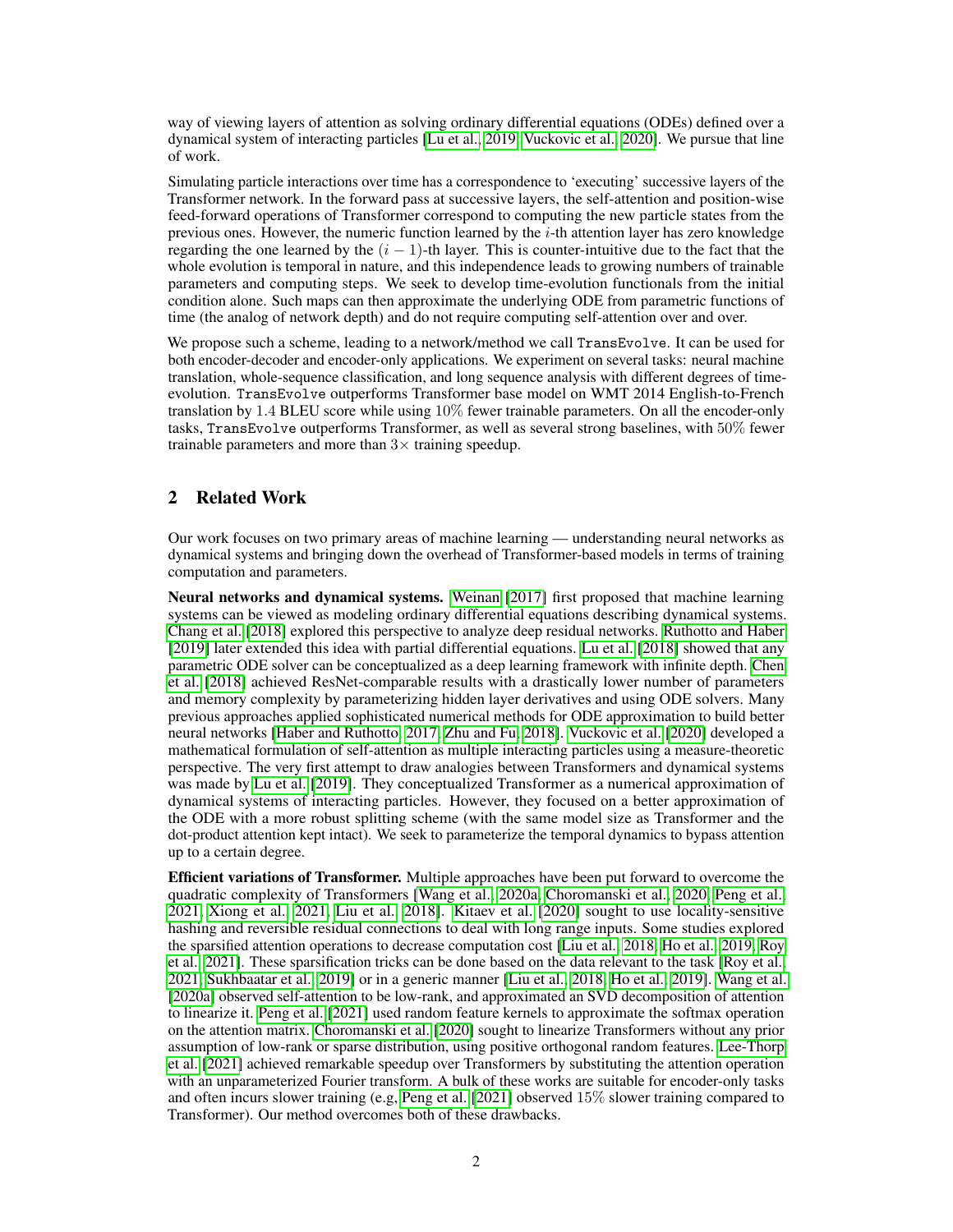| Table 1: List of important notations and their denotations used. |                                                                         |  |  |  |
|------------------------------------------------------------------|-------------------------------------------------------------------------|--|--|--|
| <b>Notation</b>                                                  | <b>Denotation</b>                                                       |  |  |  |
| d, d'                                                            | Hidden and temporal dimension of the model                              |  |  |  |
| $\mathbf{X}^l$                                                   | Sequence of $d$ -dimensional vectors input to the $l$ -th encoder block |  |  |  |
| $T^l$                                                            | $d'$ -dimensional map of depth (time) l                                 |  |  |  |
| $H^l$                                                            | Output of softmax attention at <i>l</i> -th encoder block               |  |  |  |
| $W_q, W_k$                                                       | Query and key projection matrices                                       |  |  |  |
| $\tilde{W_q}, \tilde{W}_k$                                       | Temporal query and key projection matrices                              |  |  |  |
| $W_{\alpha}$                                                     | Attention output projection matrix                                      |  |  |  |
| $\mathbf{A}_0$                                                   | Query-key dot-product from initial values                               |  |  |  |
| $\mathbf{A}_1, \mathbf{A}_2, A_3$                                | Time-evolution operators for attention                                  |  |  |  |
|                                                                  | Random rotation matrices at depth l                                     |  |  |  |

Transformer pruning and compression. Knowledge distillation has been used to build light-weight *student* model from large, trained Transformer models [\[Behnke and Heafield, 2020,](#page-10-7) [Sanh et al.,](#page-12-10) [2019,](#page-12-10) [Wang et al., 2020b\]](#page-12-11). [Michel et al.](#page-11-6) [\[2019\]](#page-11-6) experimented with pruning different attention heads of BERT to observe redundancy in computation. However, these methods still require a trained, parameter-heavy model to start with. Tensorization approach has shown efficient compression of Transformer-based language models [\[Ma et al., 2019,](#page-11-7) [Khrulkov et al., 2019\]](#page-11-8).

#### <span id="page-2-5"></span>3 Transformers as Dynamical Systems

A single block of the Transformer encoder [\[Vaswani et al., 2017\]](#page-12-0) is defined as a multi-head selfattention layer followed by two feed-forward layers, along with residual connections. The  $j$ -th head of self-attention operation in the *l*-th encoder block, with  $j \in \{1, ..., m\}$ , on a given length-n sequence of d dimensional input vectors  $\mathbf{X}^l := \{X_i^l | X_i^l \in \mathbb{R}^d\}_{i=1}^n$  can be defined as:

$$
H_j^l = \text{Softmax}_i((\mathbf{X}^l W_q^l)(\mathbf{X}^l W_k^l)^\top / \sqrt{d_k})(\mathbf{X}^l W_v^l) \tag{1}
$$

<span id="page-2-4"></span>where  $W_q^l, W_k^l \in \mathbb{R}^{d \times d_k}$ , and  $W_v^l \in \mathbb{R}^{d \times d_v}$  are linear projection layers and  $d_k = d/m$ . Conventionally,  $d_v = d_k$ . Each  $H_j^l$  is aggregated to produce the output of the multi-head self-attention as follows:

<span id="page-2-0"></span>
$$
\mathbf{H}^{l} = \text{Concat}(\{H_j^l\}_{j=1}^m)W_o^l + \mathbf{X}^l
$$
\n(2)

<span id="page-2-1"></span>where  $W_o \in \mathbf{R}^{d \times d}$  is a linear projection. The subsequent feed-forward transformation can be defined as:

$$
\mathbf{X}^{l+1} = (\sigma(\mathbf{H}^l W_{ff1}^l + B_{ff1}^l))W_{ff2}^l + B_{ff2}^l + \mathbf{H}^l
$$
\n(3)

where  $W_{f}^l{}_{f1} \in \mathbb{R}^{d \times d_{ff}}$ ,  $W_{f}^l{}_{f2} \in \mathbb{R}^{d_{ff} \times d}$ ,  $B_{f}^l{}_{f1} \in \mathbb{R}^{d_{ff}}$ ,  $B_{f}^l{}_{f2} \in \mathbb{R}^d$ , and  $\sigma()$  is a non-linearity (Relu in [\[Vaswani et al., 2017\]](#page-12-0) or Gelu in [\[Devlin et al., 2019\]](#page-10-0)).

As [Lu et al.](#page-11-0) [\[2019\]](#page-11-0) argued, Equations [1-](#page-2-0)[3](#page-2-1) bear a striking resemblance with systems of interacting particles. Given the positions of a set of interacting particles as  $\mathbf{x}(t) = \{x_i(t)\}_{i=1}^n$ , the temporal evolution of such a system is denoted by the following ODE:

<span id="page-2-3"></span><span id="page-2-2"></span>
$$
\frac{d}{dt}x_i(t) = F(x_i(t), \mathbf{x}(t), t) + G(x_i(t), t)
$$
\n(4)

with the initial condition  $x_i(t_0) = s_i \in \mathbb{R}^d$ . The functions F and G are often called the *diffusion* and *convection* functions, respectively — the former models the inter-dependencies between the particles at time  $t$ , while the latter models the independent dynamics of each particle. Analytical solution of such an ODE is often impossible to find, and the most common approach is to use numerical approximation over discrete time intervals  $[t_0, t_0 + \delta t, \ldots, t_0 + L\delta t]$ . Following Euler's method of first order approximation and the Lie-Trotter splitting scheme, one can approach the numerical solution of Equation [4](#page-2-2) from time t to  $t + \delta t$  as:

$$
\tilde{x}_i(t) = x_i(t) + \delta t F(x_i(t), \mathbf{x}(t), t) = x_i(t) + \mathcal{F}(x_i(t), \mathbf{x}(t), t)
$$
  

$$
x_i(t + \delta t) = \tilde{x}_i(t) + \delta t G(\tilde{x}_i(t), t) = \tilde{x}_i(t) + \mathcal{G}(\tilde{x}_i(t), t)
$$
 (5)

Equation [5](#page-2-3) can be directly mapped to the operations of the Transformer encoder given in Equations [1](#page-2-0)[-3,](#page-2-1) with  $\mathbf{X}^l \equiv \mathbf{x}(t)$ ,  $\mathbf{H}^l \equiv \{\tilde{x}_i(t)\}_{i=1}^n$  and  $\mathbf{X}^{l+1} \equiv \mathbf{x}(t + \delta t)$ .  $\mathcal{F}(\cdot, \cdot, t)$  is instantiated by the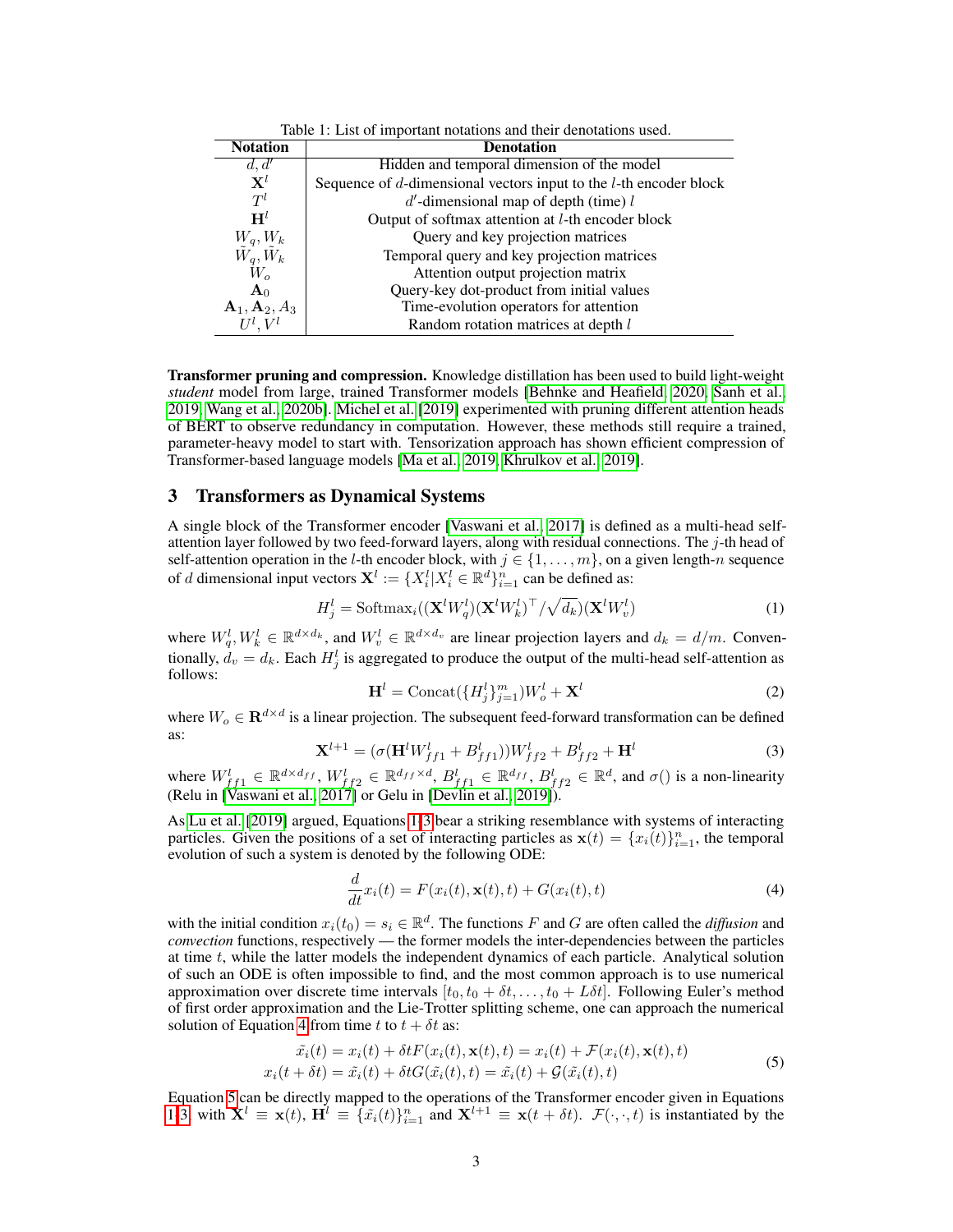projections  $W_q^l, W_k^l, W_v^l, W_o^l$  and Softmax $(\cdot)$  operations in the multi-head self-attention.  $\mathcal{G}(\cdot, t)$ corresponds to the projections  $W_{ff1}^l$ ,  $W_{ff2}^l$ ,  $B_{ff1}^l$ ,  $B_{ff1}^l$  and the  $\sigma(\cdot)$  non-linearity in Equation [3.](#page-2-1)

From the described analogies, it quickly follows that successive multi-head self-attention and the point-wise feed-forward operations follow a temporal evolution (here time is equivalent to the depth of the encoder). However, Transformer and its subsequent variants parameterize these two functions in each layer separately. This leads to a large number of parameters to be trained (ranging from  $7 \times 10^7$  in neural machine translation tasks to  $175 \times 10^6$  in language models like GPT-3). We proceed to investigate how one can leverage the temporal evolution of the diffusion and convection components to bypass this computational bottleneck.

## <span id="page-3-1"></span>4 Time-evolving Attention

As Equation [5](#page-2-3) computes  $\mathbf{x}(t)$  iteratively from a given initial condition  $\mathbf{x}(t_0) = \mathbf{s} = \{s_i\}_{i=1}^n$ , one can reformulate the diffusion map  $\mathcal{F}(\cdot, \mathbf{x}(t), t)$  as  $\tilde{\mathcal{F}}(\cdot, f(\mathbf{s}, t))$ , i.e., as a functional of the initial condition and time only. When translated to the case of Transformers, this means one can avoid computing pairwise dot-product between  $n$  input vectors at each layer by computing a functional form at the beginning and evolving it in a temporal (depth-wise) manner. We derive this by applying dot-product self-attention on hypothetical input vectors with augmented depth information, as follows.

Let  $X' = \{X'_i | X'_i \in \mathbb{R}^{d+d'}\}$  be a set of vectors such that  $X'_i = \text{Concat}(X_i^0, T^l)$ , where  $X_i^0 =$  ${x_1^i, \ldots, x_d^i}$  and  $T^l = {\tau_1(l), \ldots, \tau_{d'}(l)}$ .  $W'_q, W'_k \in \mathbb{R}^{(d+d')\times (d+d')}$  are the augmented query and key projections, respectively, such that  $W'_q = [\omega_{ij}]_{i,j=1,1}^{d+d',d+d'}$  $_{i,j=1,1}^{d+d',d+d'}$ ,  $W'_k = [\theta_{ij}]_{i,j=1,1}^{d+d',d+d'}$  $\prod_{i,j=1,1}^{a+a}$  . The pre-softmax query-key dot product between  $X'_i$  and  $X'_j$  is given by  $a'_{ij} = (X'_i W'_q)(X'_j W'_k)^\top$ . We can decompose  $W'_q$  as concatenation of two matrices  $W_q$ ,  $\tilde{W}_q$  such that  $W_q = [\omega_{ij}]_{i,j=1,1}^{d,d+d'}$  $\tilde{d}_i d + \tilde{d}'_i$  and  $\tilde{W}_q = [\omega_{ij}]_{i,j=d+1,1}^{d+d',d+d'}$  $_{i,j=d+1,1}^{a+a}$ . Similarly, we decompose  $W'_k$  into  $W_k$  and  $\tilde{W}_k$ . Then  $a'_{ij}$  can be re-written as:

$$
a'_{ij} = (X_i^0 W_q)(X_j^0 W_k)^\top + (X_i^0 W_q)(T^l \tilde{W}_k)^\top + (T^l \tilde{W}_q)(X_j^0 W_k)^\top + (T^l \tilde{W}_q)(T^l \tilde{W}_k)^\top
$$
  
=  $a_{ij}^0 + A_{1i} T^{l\top} + T^l A_{2j} + A_3 (T^l \odot T^l)$  (6)

where  $A_{1i} = X_i^0 W_q \tilde{W}_k^{\top}$ ,  $A_{2j} = \tilde{W}_q W_k^{\top} X_j^{0\top}$ ,  $A_3 = \tilde{W}_q \tilde{W}_k^{\top}$  and  $\odot$  signify hadamard product. Detailed derivation is provided in Appendix [A.](#page--1-0)

It is evident that  $a_{ij}^0$  is the usual dot-product pre-softmax attention between vector elements  $X_i^0, X_j^0$ . For the complete sequence of vector elements **X**, we write  $\mathbf{A}_0 = [a_{ij}]_{ij}$ ,  $\mathbf{A}_1 = \{A_{1i}\}_i$  and  $\mathbf{A}_2 = \{A_{2j}\}_j$ . By definition,  $T^l$  is a vector function of the depth l. To construct  $T^l$  as a vector function of  $l$ , we formulate

<span id="page-3-0"></span>
$$
T^{l} = \left[ w_1^{l} \sin(\frac{l}{P}), \dots, w_{\frac{d'}{2}}^{l} \sin(\frac{d'l}{2P}), w_{\frac{d'}{2}+1}^{l} \cos(\frac{l}{P}), \dots, w_{d'}^{l} \cos(\frac{d'l}{2P}) \right]
$$
(7)

where  $W_t^l = \{w_i^l\}_{i=1}^{d'}$  are learnable parameters at depth *l*, and  $P = \frac{d'L}{2\pi}$ . Such a choice of  $T^l$ is intuitive in the following sense: let  $C = AT^l + B$  for some arbitrary  $A = [a_{ij}] \in \mathbb{R}^{p \times d}$ ,  $B = \{b_i\} \in \mathbb{R}^p$ , and  $C = \{c_i\} \in \mathbb{R}^p$ . Then we get

$$
c_i = b_i + \sum_{j=1}^{\frac{d'}{2}} a_{ij} w_j^l \sin(\frac{jl}{P}) + \sum_{j=1}^{\frac{d'}{2}} a_{ij} w_{j+\frac{d'}{2}}^l \cos(\frac{jl}{P})
$$
 (8)

In other words, any feed-forward transformation on  $T<sup>l</sup>$  gives us a vector in which each component is a Fourier series (thereby, approximating arbitrary periodic functions of  $l$  with period  $P$ ). This enables us to encode the nonlinear transformations that  $X$  undergoes in successive blocks. With this,  $A_1, A_2, A_3$  constitute the time-evolution operators to map depth information to the attention, computed only from the initial conditions  $X_i^0, X_j^0$ .

Figures [1\(](#page-4-0)a) and 1(b) summarize the procedure. Given two input sequences  $X$  and  $Y$  (in case of selfattention, they are the same), we first compute  $A_0$ ,  $A_1$ ,  $A_2$ ,  $A_3$  using the linear projection matrices  $W_q, W_k, \tilde{W}_q, \tilde{W}_k$ , as described above. Additionally, we normalize  $\mathbf{A}_0$  by a factor  $\frac{1}{\sqrt{1}}$  $\frac{1}{d/m}$ , where m is the number of heads, similar to Transformer. Then, at any subsequent layer  $l \in \{1, \ldots, L\}$ , instead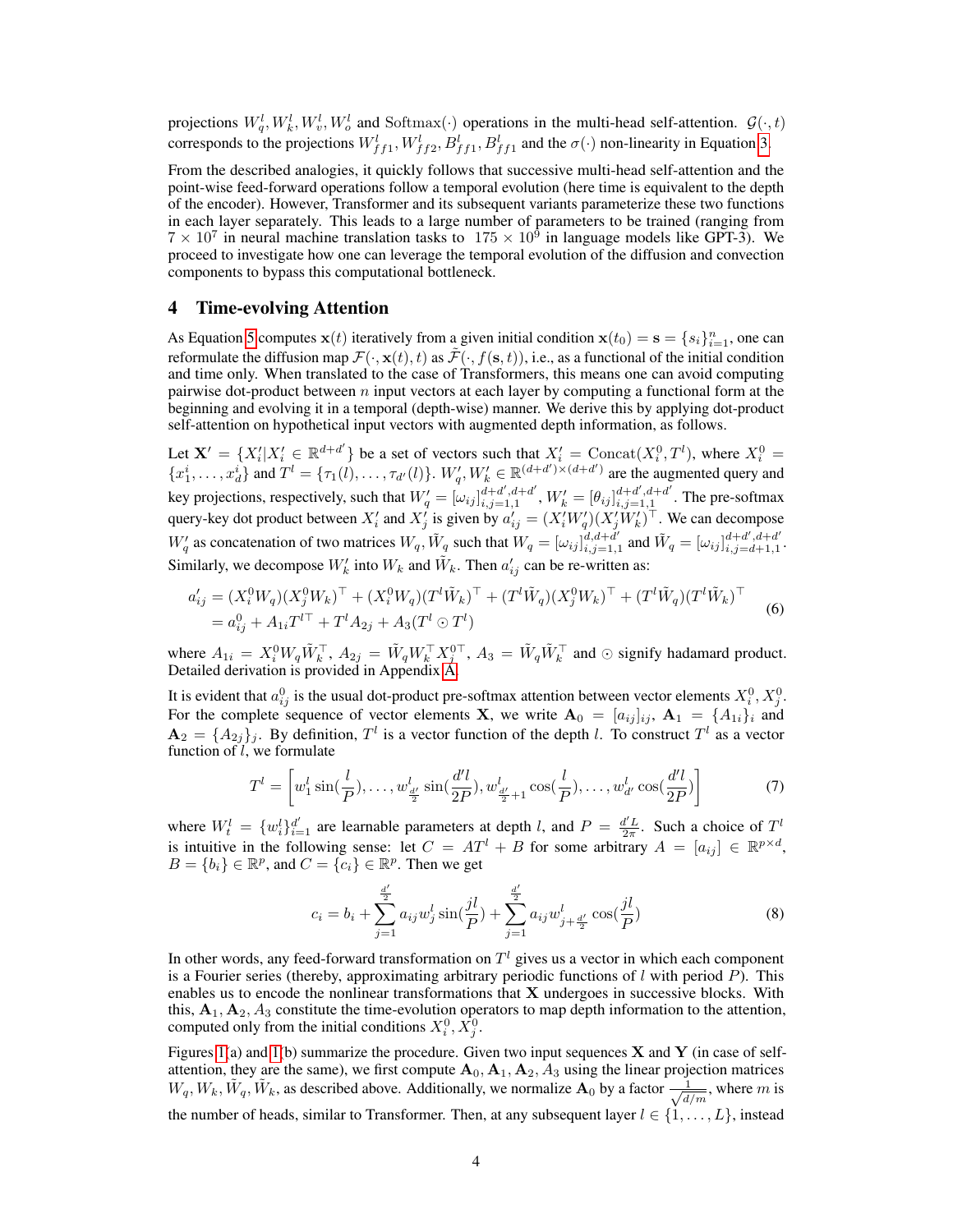<span id="page-4-0"></span>

Figure 1: Dissecting the primary functional components of TransEvolve. (a) An L-depth encoder block starts with computing (b) the initial condition matrix  $A_0$  and the evolution operator matrices  $A_1, A_2, A_3$  from the input sequence. These four are then used in (c) each encoder at depth l along with a vector function of depth,  $T<sup>l</sup>$  to apply the attention operation on the output from the previous step. This product of attention is then passed to the feed-forward transformation actuated by the depthdependent, random rotation matrices  $U_1^l, U_2^l, V_1^l, V_2^l$  (TransEvolve-**randomFF**, see Section [6\)](#page-5-0). In another variation, we use learnable feed-forward layers (TransEvolve-fullFF).

of computing the query, key and value projections from the input  $X^l$ , we use the previously computed  $\mathbf{A}_0$ ,  $\mathbf{A}_1$ ,  $\mathbf{A}_2$ ,  $A_3$  along with  $T^l$ . Then the time-evolved attention operation becomes

<span id="page-4-1"></span>
$$
\mathbf{H}^{l} = \text{Softmax}(\mathbf{A}_{0} + \mathbf{A}_{1}T^{l\top} + T^{l}\mathbf{A}_{2} + A_{3}(T^{l} \odot T^{l}))\mathbf{X}^{l}W_{o}^{l} + \mathbf{X}^{l}
$$
(9)

For the sake of brevity, we have not shown the concatenation of multi-headed splits as shown in Equation [2.](#page-2-4) Therefore, one should identify  $W_o^l$  in Equation [9](#page-4-1) with Equation [2](#page-2-4) and not as value projection as in Equation [1.](#page-2-0) We do not use value projection in our method. Also, in the multi-headed case, all the matrix-vector dot products shown in Equation [9](#page-4-1) are computed on head-splitted dimension of size  $d/m$ .

**Complexity and parameter reduction.** Given a d-dimensional input sequence of length  $n$ , computing the pre-softmax attention weight matrix in a single Transformer encoder requires  $\mathcal{O}(n^2 d)$ multiplications. In our proposed method, the complexity of calculating dot-product attention (corresponding to  $a_{ij}^0$  in Equation [6\)](#page-3-0) invokes computations of similar order –  $\mathcal{O}(n^2(d+d'))$ . However, this is needed only once at the beginning. The subsequent attention matrices are calculated using the components with T in Equation [6.](#page-3-0) Both  $A_1T$  and  $TA_2$  require  $\mathcal{O}(nd')$  computation, and  $A_3\overline{T}$ requires only  $\mathcal{O}(d')$ . Therefore, if one tends to use L successive attention operations, our proposed method is computationally equivalent to a single original dot-product self-attention followed by multiple cheaper stages. In addition to this, attention weight computation using Equation [6](#page-3-0) eliminates the need for query, key, and value projections at each self-attention block. Thereby, it ensures a parameter reduction of  $\mathcal{O}(Ld^2)$  for a total stacking depth of L.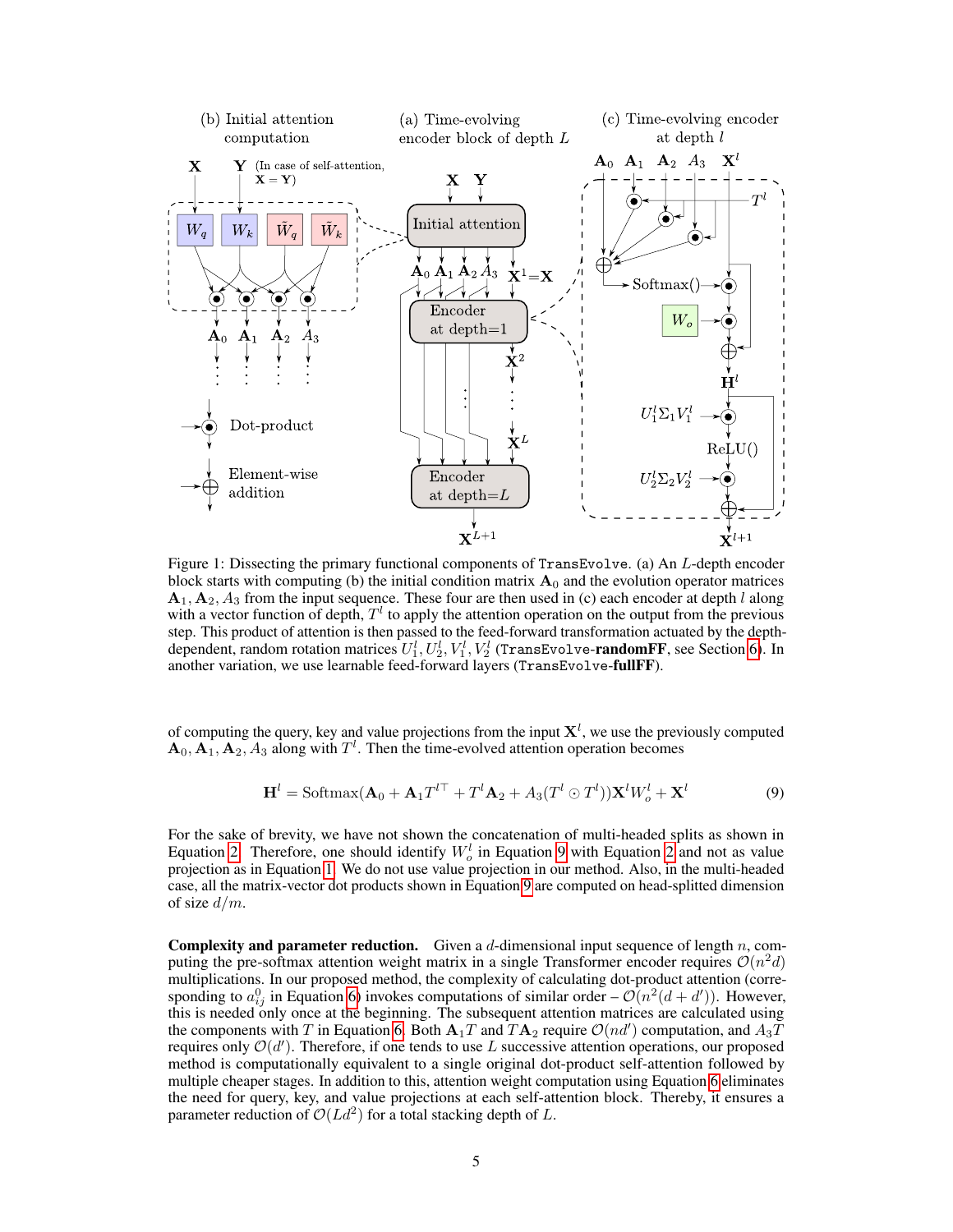## <span id="page-5-2"></span>5 Time-evolving Feed-forward

The Transformer counterpart of the convection function  $\mathcal{G}(\cdot, t)$  is the point-wise feed-forward transformation in Equation [3.](#page-2-1) The complete operation constitutes two projection operations: first, the input vectors are mapped to a higher dimensional space ( $\mathbb{R}^d \to \mathbb{R}^{\tilde{d}_{ff}}$ ) along with a non-linear transformation, followed by projecting them back to their original dimensionality ( $\mathbb{R}^{d_{ff}} \to \mathbb{R}^{d}$ ). At the l-th Transformer encoder, these dimensionality transformations are achieved by the matrices  $W_{f}^{l}$  and  $W_{f}^{l}$ , respectively (see Equation [3\)](#page-2-1). To construct their temporal evolution, we attempt to decompose them into time-evolving components.

Recall that any real  $m \times n$  matrix M can be decomposed as  $M = U \Sigma V^{\top}$  where  $U \in \mathbb{R}^{m \times m}$ ,  $V \in \mathbb{R}^{n \times n}$  are orthogonal, and  $\Sigma \in \mathbb{R}^{m \times n}$  is a rectangular diagonal matrix. However, computing exact orthogonal matrices with large dimensionality is computationally infeasible. Instead, we construct approximate rotation matrices  $U \in \mathbb{R}^{d \times d}$  as:

<span id="page-5-1"></span>
$$
U^{l} = \frac{1}{\sqrt{d}} \begin{bmatrix} \sin(w_{11}^{l} \frac{l}{P}) & \dots & \sin(w_{1\frac{d}{2}}^{l} \frac{dl}{2P}) & \cos(w_{11}^{l} \frac{l}{P}) & \dots & \cos(w_{1\frac{d}{2}}^{l} \frac{dl}{2P}) \\ \vdots & & & \vdots \\ \sin(w_{d1}^{l} \frac{l}{P}) & \dots & \sin(w_{d\frac{d}{2}}^{l} \frac{dl}{2P}) & \cos(w_{d1}^{l} \frac{l}{P}) & \dots & \cos(w_{d\frac{d}{2}}^{l} \frac{dl}{2P}) \end{bmatrix}
$$
(10)

where  $P = \frac{dL}{2\pi}$  and  $w_{ij}^l \in \mathcal{N}(0, d^2)$ . We discuss the properties of such a matrix  $U^l$  in the Appendix [B.](#page--1-0)

We construct four matrices  $U_1^l \in \mathbb{R}^{d \times d}$ ,  $V_1^l \in \mathbb{R}^{d_{ff} \times d_{ff}}$ ,  $U_2^l \in \mathbb{R}^{d_{ff} \times d_{ff}}$ , and  $V_2^l \in \mathbb{R}^{d \times d}$  as described in Equation [10.](#page-5-1) Also, we construct two rectangular diagonal matrices  $\Sigma_1 \in \mathbb{R}^{d \times d_{ff}}$  and  $\Sigma_2 \in \mathbb{R}^{d_{ff} \times d}$  with learnable diagonal entries. With these matrices defined, one can reformulate the point-wise feed-forward operation (Equation [3\)](#page-2-1) as:

<span id="page-5-3"></span>
$$
\mathbf{X}^{l+1} = U_2^l \Sigma_2 V_2^l \sigma (U_1^l \Sigma_1 V_1^l \mathbf{H}^l + B_1) + B_2 + \mathbf{H}^l \tag{11}
$$

This reformulation reduces the number of trainable parameters from  $\mathcal{O}(dd_{ff})$  to  $\mathcal{O}(d)$ .

#### <span id="page-5-0"></span>6 Proposed Model: TransEvolve

Equipped with the particle evolution based definitions of attention and point-wise feed-forward operations, we proceed to define the combined architecture of TransEvolve. The primary building blocks of our model are the initial attention computations following Equation [6,](#page-3-0) shown in Figure [1\(](#page-4-0)b) and attention operation at depth  $l$  followed by feed-forward transformations (shown together as the encoder at depth l in Figure [1\(](#page-4-0)c)). An L-depth encoder block of TransEvolve, as shown in Figure [1\(](#page-4-0)a), consists of  $L$  number of attention and feed-forward operations stacked successively, preceded by an initial attention computation.

Variations in temporal evolution of feed-forward operation. While the re-parameterization of the point-wise feed-forward operations described in Section [5](#page-5-2) seems to provide an astonishing reduction in the parameter size, it is natural to allow different degrees of trainable parameters for these operations. This allows us to explore the effects of time-evolving approximations of attention and point-wise feed-forward separately. We design two variations of TransEvolve. In the original setting, the point-wise feed-forward operation is applied using random rotation matrices, following Equation [11.](#page-5-3) We call this  $TransEvolve\text{-}randomFF$ . In the other variation, the time evolution process is applied for the attention operations only while the feed-forward operations are kept to be the same as Transformer (Equation [3\)](#page-2-1). This variation is denoted as TransEvolve-fullFF, henceforth.

Different degrees of temporal evolution. Recall from Section [3](#page-2-5) that Equation [5](#page-2-3) is a numerical ap-proximation of Equation [4](#page-2-2) so as to evaluate  $x(t+\delta t)$  iteratively from  $x(t)$ . When we attempt to approximate  $F(x_i(t), \mathbf{x}(t), t)$  as  $\overline{F}(x_i(t), f(\mathbf{x}(t_0), t))$ , the error  $|F(x_i(t), \mathbf{x}(t), t) - \overline{F}(x_i(t), f(\mathbf{x}(t_0), t))|$ is expected to grow as  $|t - t_0|$  grows. However, it is not feasible to compute the exact approximation error due to the complex dynamics which, in turn, varies from task to task. To compare with the original Transformer, we seek to explore this empirically. More precisely, the L-depth encoder (decoder) block with our proposed evolution strategy is expected to approximate  $L$  encoder (decoder) layers of Transformer. Following the approximation error argument, TransEvolve is likely to bifurcate more from Transformer as  $L$  gets larger. We experiment with multiple values of  $L$  while keeping the total number of attention and feed-forward operations fixed (same as Transformer in the comparative task). To illustrate, for WMT English-to-German translation task, Transformer uses 6 encoder blocks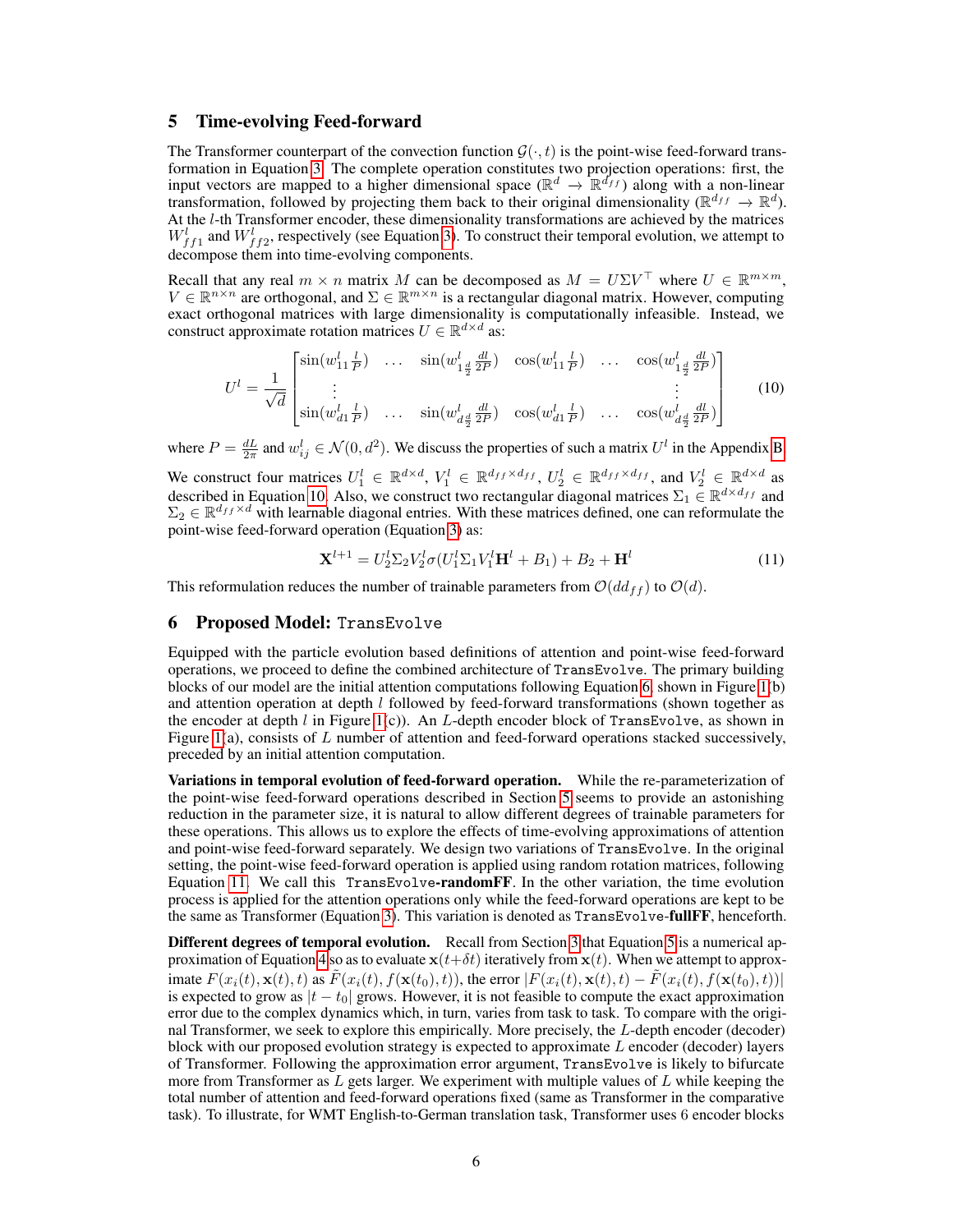followed by 6 decoder blocks. Converted in our setting, one can use 1 encoder (decoder) each with depth  $L = 6$  or 2 encoders (decoders) each with depth  $L = 3$  (given that the latter requires more parameters compared to the former).

Encoder-decoder. To help compare with the original Transformer, we keep our design choices similar to [Vaswani et al.](#page-12-0) [\[2017\]](#page-12-0): embedding layer tied to the output logit layer, sinusoidal position embeddings, layer normalization, etc. The temporal evolution of self-attention described in Section [4](#page-3-1) can be straightforwardly extended to encoder-decoder attention. Given the decoder input  $X_{dec}^0$  and the encoder output  $X_{enc}$ , we compute the initial dot-product attention matrices  $A_0^{dec}$  and  $A_0^{ed}$ , corresponding to decoder self-attention and encoder-decoder attention, as follows:

<span id="page-6-1"></span><span id="page-6-0"></span>
$$
\mathbf{A}_0^{dec} = (\mathbf{X}_{dec}^0 W_q^{dec})^\top (\mathbf{X}_{dec}^0 W_k^{dec}); \ \mathbf{A}_0^{ed} = (\mathbf{X}_{dec}^0 W_q^{ed})^\top (\mathbf{X}_{enc} W_k^{ed})
$$
(12)

If  $X_{dec}^0$  and  $X_{enc}$  are sequences of length  $n_{dec}$  and  $n_{enc}$ , respectively, then  $A_0^{dec}$  and  $A_0^{ed}$  are  $n_{dec} \times n_{dec}$  and  $n_{enc} \times n_{dec}$  matrices, respectively. We also compute the corresponding timeevolution operators  $A_1^{dec}$ ,  $A_2^{dec}$ ,  $A_3^{dec}$  and  $A_1^{ed}$ ,  $A_2^{ed}$ ,  $A_3^{ed}$  similar to Equation [6.](#page-3-0) Then at each depth l in the decoder block, the time-evolved attention operations are as follows:

$$
\tilde{\mathbf{H}}^{l} = \text{Softmax}(\mathbf{A}_{0}^{dec} + \mathbf{A}_{1}^{dec}T_{dec}^{l} + T_{dec}^{l}\mathbf{A}_{2}^{dec} + A_{3}^{dec}(T_{dec}^{l} \odot T_{dec}^{l}))\mathbf{X}_{dec}^{l}W_{o}^{l,dec} + \mathbf{X}_{dec}^{l}
$$
\n
$$
\mathbf{H}^{l} = \text{Softmax}(\mathbf{A}_{0}^{ed} + \mathbf{A}_{1}^{ed}T_{ed}^{l} + T_{ed}^{l}\mathbf{A}_{2}^{ed} + A_{3}^{ed}(T_{ed}^{l} \odot T_{ed}^{l}))\mathbf{X}_{enc}W_{o}^{l,ed} + \tilde{\mathbf{H}}^{l}
$$
\n(13)

where  $T_{dec}^l$  and  $T_{ed}^l$  are two independent vector maps of depth l representing the time-evolutions of the decoder self-attention and the encoder-decoder attention. For the sake of brevity, we have shown the full multi-head attentions in Equations [12](#page-6-0) and [13](#page-6-1) without showing the concatenation operation (as in Equation [2\)](#page-2-4).

Encoder-only. For many-to-one mapping tasks (e.g., text classification), we only use the encoder part of TransEvolve. The sequential representations returned from the encoder are applied with an average pooling along the sequence dimension and passed through a normalization layer to the final feed-forward layer to predict the classes.

#### 7 Experiments

#### 7.1 Model Configurations

We set  $d = d'$  across all the variations of TransEvolve. For the encoder-decoder models, we experiment with the base version of TransEvolve with  $d = 512$ . For encoder-only tasks, we use a small version with  $d = 256$ . In both base and small versions, the number of heads is set to 8.

As discussed in Section [6,](#page-5-0) one can vary the degree of temporal evolution (and the number of trainable parameters) in TransEvolve by changing the value of  $L$  in the  $L$ -depth time-evolving encoder (decoder) blocks. To keep the total depth of the model constant, we need to change the number of these blocks as well. We design two such variations. Recall that the total depth of the Transformer encoder-decoder model is 12 (6 encoders and 6 decoders); in TransEvolve, we choose (i) 1 encoder (decoder) block with depth 6 (denoted as TransEvolve-fullFF-1, TransEvolve-randomFF-1, etc.), and (ii) 2 encoder (decoder) blocks each with depth 3 (denoted by TransEvolve-randomFF-2, etc.). This way, we obtain 4 variations of TransEvolve for our experiments.

#### 7.2 Tasks

We evaluate TransEvolve over three different areas of sequence learning from texts: (i) sequenceto-sequence mapping in terms of machine translation, (ii) sequence classification, and (iii) long sequence learning. The former task requires the encoder-decoder architecture while the latter two are encoder-only.

Machine Translation (MT). As a sequence-to-sequence learning benchmark, we use WMT 2014 English-to-German (En-De) and English-to-French (En-Fr) translation tasks. The training data for these two tasks contain about 4.5 and 35 million sentence pairs, respectively. For both these tasks, we use the base configuration of our proposed models. We report the performance of the En-De model on WMT 2013 and 2014 En-De test sets (*newstest2013* and *newstest2014*). En-Fr model is tested only on WMT 2014 test set. Implementation details on these tasks are described in the Appendix.

Sequence classification. We evaluate the performance of the encoder-only version of our model on two text classification datasets: **IMDB movie-review** dataset [\[Maas et al., 2011\]](#page-11-9) and **AGnews** topic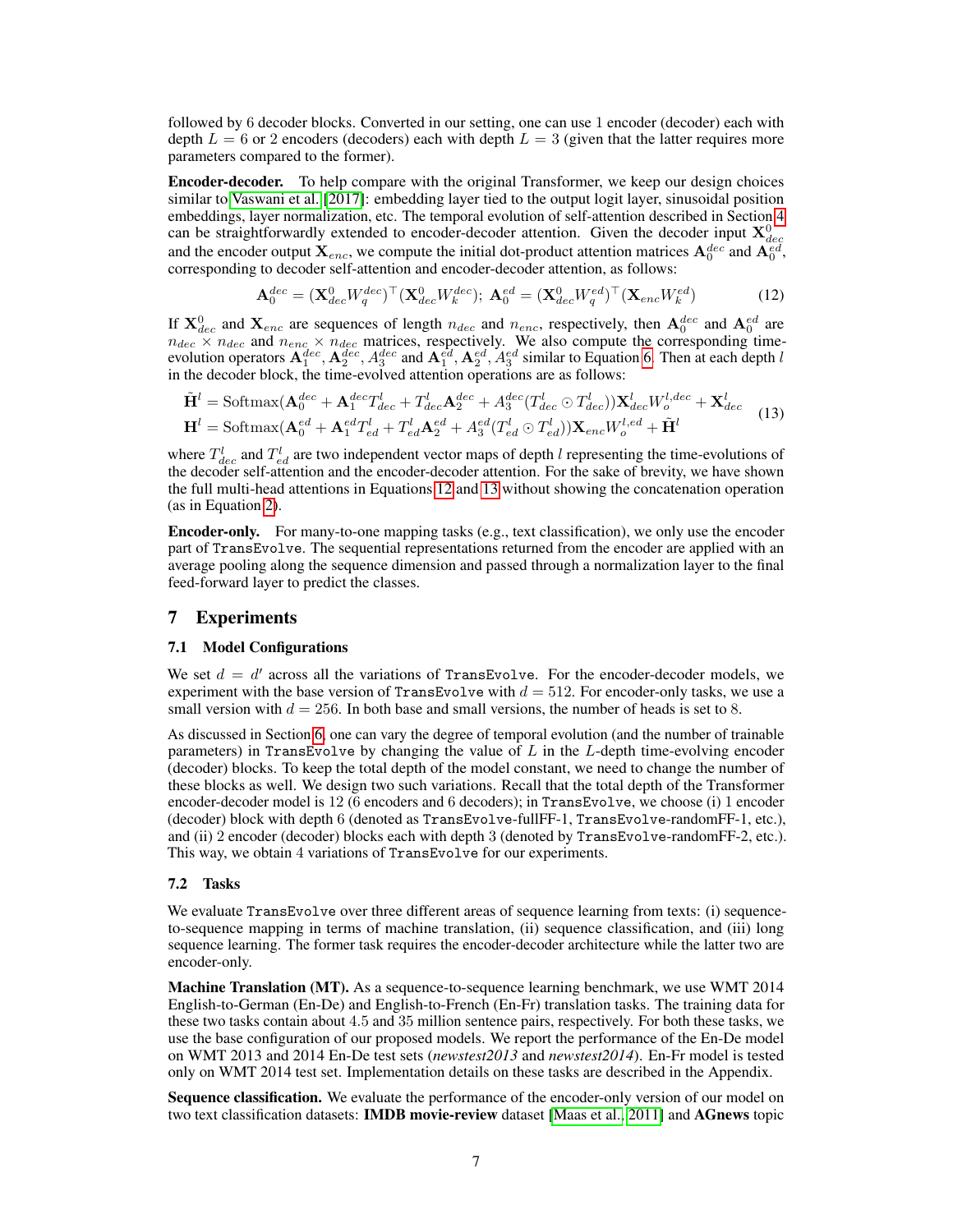<span id="page-7-0"></span>

| Model                   | $En$ -De<br>WMT<br>WMT<br>2013<br>2014 |      | $En-Fr$<br><b>WMT</b><br>2014 | #Params | Table 2: Performance of<br>TransEvolve variants on<br>English-to-German (En-De) |  |  |  |
|-------------------------|----------------------------------------|------|-------------------------------|---------|---------------------------------------------------------------------------------|--|--|--|
| <b>Transformer BASE</b> | 25.8                                   | 27.3 | 38.1                          | 65M     | and English-to-French (En-Fr)                                                   |  |  |  |
| TransEvolve-randomFF-1  | 22.5                                   | 23.1 | 32.6                          | 27M     | translations in terms of BLEU                                                   |  |  |  |
| TransEvolve-randomFF-2  | 24.2                                   | 23.8 | 33.4                          | 33M     | scores. Transformer results                                                     |  |  |  |
| TransEvolve-fullFF-1    | 25.3                                   | 25.8 | 38.0                          | 53M     |                                                                                 |  |  |  |
| TransEvolve-fullFF-2    | 26.2                                   | 27.2 | <b>39.5</b>                   | 59M     | are taken from the original<br>paper [Vaswani et al., 2017].                    |  |  |  |
|                         |                                        |      |                               |         |                                                                                 |  |  |  |

classification dataset [Zhang et al.](#page-13-1) [\[2015\]](#page-13-1). The IMDB dataset consists of 25000 movie reviews each for training and testing purposes. This is a binary classification task (positive/negative reviews). The AGnews dataset is a collection of news articles categorized into 4 classes (Science & Technology, Sports, Business, and World), each with 30000 and 1900 instances for training and testing, respectively. For both these tasks, we use the small version of our model. Detailed configurations and hyperparameters are given in the Appendix.

Long sequence learning. To test the effectiveness of our model for handling long sequences, we use two sequence classification tasks: character-level classification of the IMDB reviews and latent tree learning from sequences of arithmetic operations and operands with the **ListOps** dataset [\[Nangia](#page-11-10) [and Bowman, 2018\]](#page-11-10). For the IMDB reviews, we set the maximum number of tokens (characters) in the training and testing examples to 4000 following [\[Peng et al., 2021\]](#page-11-2). In the ListOps dataset, an input sequence of arithmetic operation symbols and digits in the range 0-9 is given as input; it is a 10-way classification task of predicting the single-digit output of the input operation sequence. We consider sequences of length 500-2000 following [\[Peng et al., 2021\]](#page-11-2). Again, we use the small version of TransEvolve for these two tasks. Further experimental details are provided in the Appendix.

#### 7.3 Training and Testing Procedure

All experiments are done on v3-8 Cloud TPU chips. We use Adam optimizer with learning rate scheduled per gradient update step as  $lr = \frac{lr_{max}}{\sqrt{d}} \times \max(step^{-0.5}, warmup\_step^{-1.5} \times step)$ . For the MT task, we set  $lr_{max} = 1.5$  and  $warmup\_step = 16000$ . For the remaining two tasks, these values are set to 0.5 and 8000, respectively. For the translation tasks, we use a label smoothing coefficient  $\epsilon = 0.1$ . Training hyperparameters and other task-specific details are described in the Appendix. For the translation tasks, we report the BLEU scores averaged from 10 last checkpoints, each saved per 2000 update steps. For encoder-only tasks, we report the average best accuracy on five separate runs with different random seeds. Comprehensive additional results are provided in the Appendix.

## 8 Results and Discussion

Machine Translation. Table [2](#page-7-0) summarizes the performance of TransEvolve variants against Transformer (base version) on English-German and English-French translation tasks. TransEvolverandomFF versions perform poorly compared to fullFF versions.

<span id="page-7-1"></span>Table 3: Text classification accuracy of TransEvolve variants on AGnews and IMDB dataset. Scores of Transformer, Linformer, and Synthesizer are taken from [\[Tay et al., 2020a\]](#page-12-12).

| Model                           | <b>AGnews</b> | <b>IMDB</b> |  |
|---------------------------------|---------------|-------------|--|
| Transformer                     | 88.8          | 81.3        |  |
| Linformer [Wang et al., 2020a]  | 86.5          | 82.8        |  |
| Synthesizer [Tay et al., 2020a] | 89.1          | 84.6        |  |
| TransEvolve-randomFF-1          | 90.6          | 87.3        |  |
| TransEvolve-randomFF-2          | 90.8          | 87.5        |  |
| TransEvolve-fullFF-1            | 91.1          | 86.8        |  |
| TransEvolve-fullFF-2            | 90.5          | 87.6        |  |

However, with less than 50% of the parameters used by Transformers, they achieve above 85% performance of that of Transformer. With all random rotation matrices replaced by standard feed-forward layers, Trans-Evolve with a single 6 layers deep encoder (decoder) block performs comparably to Transformer on the En-Fr dataset. Finally, with 2 blocks of depth 3 encoders, TransEvolvefullFF-2 outperforms Transformer on the WMT 2014 En-Fr dataset by 1.2

points BLEU score, despite having 10% lesser parameters. On the En-De translation task, this model performs comparable to Transformer, with 0.5 gain and 0.1 drops in BLEU scores on WMT 2013 and 2014 test datasets, respectively.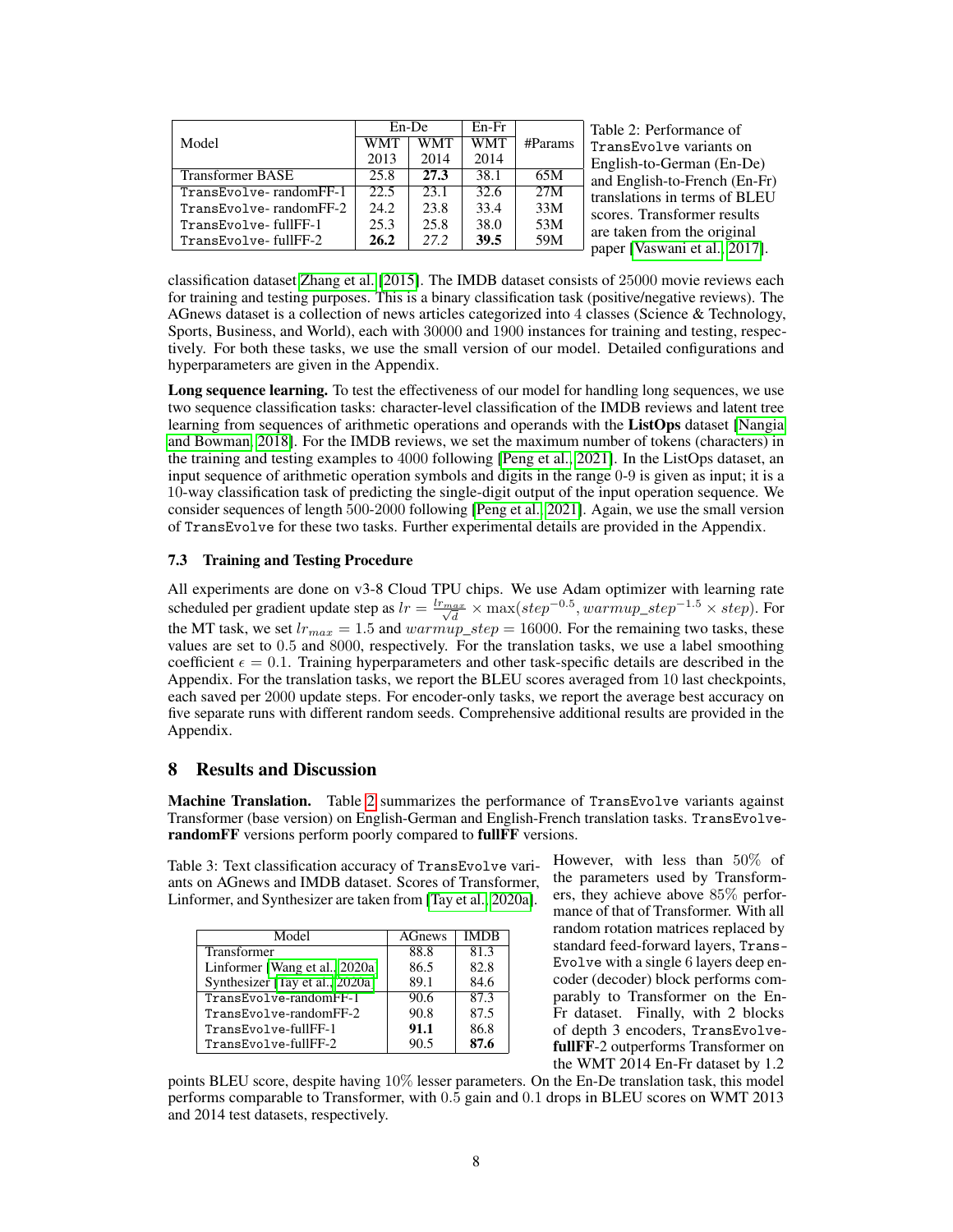| Models                                             | Tasks   |          | Speed   |     |     |     |
|----------------------------------------------------|---------|----------|---------|-----|-----|-----|
|                                                    | ListOps | charIMDB | 1 k     | 2k  | 3k  | 4k  |
| Transformer                                        | 36.4    | 64.3     | 1.0     | 1.0 | 1.0 | 1.0 |
| Linformer [Wang et al., 2020a]                     | 35.7    | 53.9     | $1.2\,$ | 1.9 | 3.7 | 5.5 |
| Reformer [Kitaev et al., 2020]                     | 37.3    | 56.1     | 0.5     | 0.4 | 0.7 | 0.8 |
| Sinkhorn [Tay et al., 2020b]                       | 17.1    | 63.6     | 1.1     | 1.6 | 2.9 | 3.8 |
| Synthesizer [Tay et al., 2020a]                    | 37.0    | 61.7     | 1.1     | 1.2 | 2.9 | 1.4 |
| Big Bird [Zaheer et al., 2020]                     | 36.0    | 64.0     | 0.9     | 0.8 | 1.2 | 1.1 |
| Linear attention [Katharopoulos et al., 2020]      | 16.1    | 65.9     | 1.1     | 1.9 | 3.7 | 5.6 |
| Performers [Choromanski et al., 2020]              | 18.0    | 65.4     | $1.2\,$ | 1.9 | 3.8 | 5.7 |
| Random Feature Attention (RFA) [Peng et al., 2021] | 36.8    | 66.0     | 1.1     | 1.7 | 3.4 | 5.3 |
| TransEvolve-randomFF-1                             | 43.2    | 65.3     | $1.2\,$ | 1.3 | 1.2 | 1.2 |
| TransEvolve-randomFF-2                             | 39.1    | 66.1     | 1.1     | 1.2 | 1.2 | 1.1 |
| TransEvolve-fullFF-1                               | 42.2    | 65.7     | $1.2\,$ | 1.2 | 1.2 | 1.1 |
| TransEvolve-fullFF-2                               | 37.8    | 65.6     | 1.1     | 1.1 | 1.0 | 1.1 |

<span id="page-8-0"></span>Table 4: Accuracy (%) of TransEvolve on the long range sequence classification tasks. Speed is measured w.r.t. Transformers on the character-level IMDB dataset for input sequences of length  $1k$ , 2k, 3k and 4k. All results except TransEvolve variants are taken from [\[Peng et al., 2021\]](#page-11-2).

Text classification. Table [3](#page-7-1) summarizes the accuracy of TransEvolve on text classification tasks. It should be noted that these results are not comparable to the state-of-the-art results on these two datasets; all four models mentioned here use no pretrained word embeddings to initialize (which is essential to achieve benchmark results for these tasks, mostly due to the smaller sizes of these datasets) or extra data for training. These results provide a comparison of purely model-specific learning capabilities. Upon that, TransEvolve-fullFF-1 achieves the best performance on both datasets. For topic classification on AGnews, it scores 91.1% accuracy, outperforming Synthesizer (the best baseline) by  $2\%$ . The improvements are even more substantial on IMDB. TransEvolvefullFF-2 achieves an accuracy of 87.6% with improvements of 3% and 6.3% upon Synthesizer and Transformer, respectively.

Long sequence tasks. TransEvolve shows remarkable performance in the arena of long sequence learning as well. As shown in Table [4,](#page-8-0) TransEvolve outperforms Transformer along with previous methods on both ListOps and character-level sentiment classification on IMDB reviews. On ListOps, TransEvolve-randomFF-1 establishes a new benchmark of 43.2% accuracy — beating Reformer (existing state-of-the-art) by 4.9% and Transformer by 5.8%. Moreover, all four versions of Trans-Evolve show a gain in accuracy compared to the previous models. It is to be noted that we use the small version of TransEvolve (with 256 hidden size) for these tasks, while Transformer uses the base version (512). So all these improvements are achieved while using 25% of Transformer's parameter size. On the char-IMDB dataset, while only TransEvolve-randomFF-2 outperforms the existing state-of-the-art, i.e., Random Feature Attention (RFA), other variants of TransEvolve also turn out to be highly competitive. TransEvolve-randomFF-2 achieves  $66.1\%$  accuracy, improving upon RFA by  $0.1\%$  and Transformer by 1.8%. While all the variants of TransEvolve run faster compared to Transformer, they do not show any additional speed-up for longer sequences like RFA or Performers. This behavior is reasonable given the fact that TransEvolve still performs softmax on  $\mathcal{O}(n^2)$  sized attention matrix at each depth. Moreover, the speedups reported in Table [4](#page-8-0) are with the same batch size for Transformer. Practically, the lightweight TransEvolve-randomFF models can handle much larger batch size (along with larger learning rates). This results in a more than  $3\times$ training speedup for all the lengths compared to Transformer. The relative gain in speed compared to Transformer or Reformer is achieved due to linear computation of pre-softmax weights (except for the initial attention calculation) and a reduced number of parameters. This is also supported by the fact that **randomFF** versions run faster than **fullFF** ones, and speed decreases with the increased number of shallower encoder blocks.

Effects of model variations. Random rotation matrices, instead of standard feed-forward layers and varying the number (conversely, the depth) of TransEvolve encoder blocks, show a task-dependent effect on performance. TransEvolve versions with a single 6-layer deep encoder perform better than 2 successive 3-layer deep encoders in the case of ListOps. In other encoder-only tasks, there are no clear winners among the two. Similar patterns can be observed among TransEvolve-randomFF and TransEvolve-fullFF. In the case of machine translation though, it is straightforward that having a lesser number of feed-forward parameters (randomFF vs. fullFF) and/or fewer encoder blocks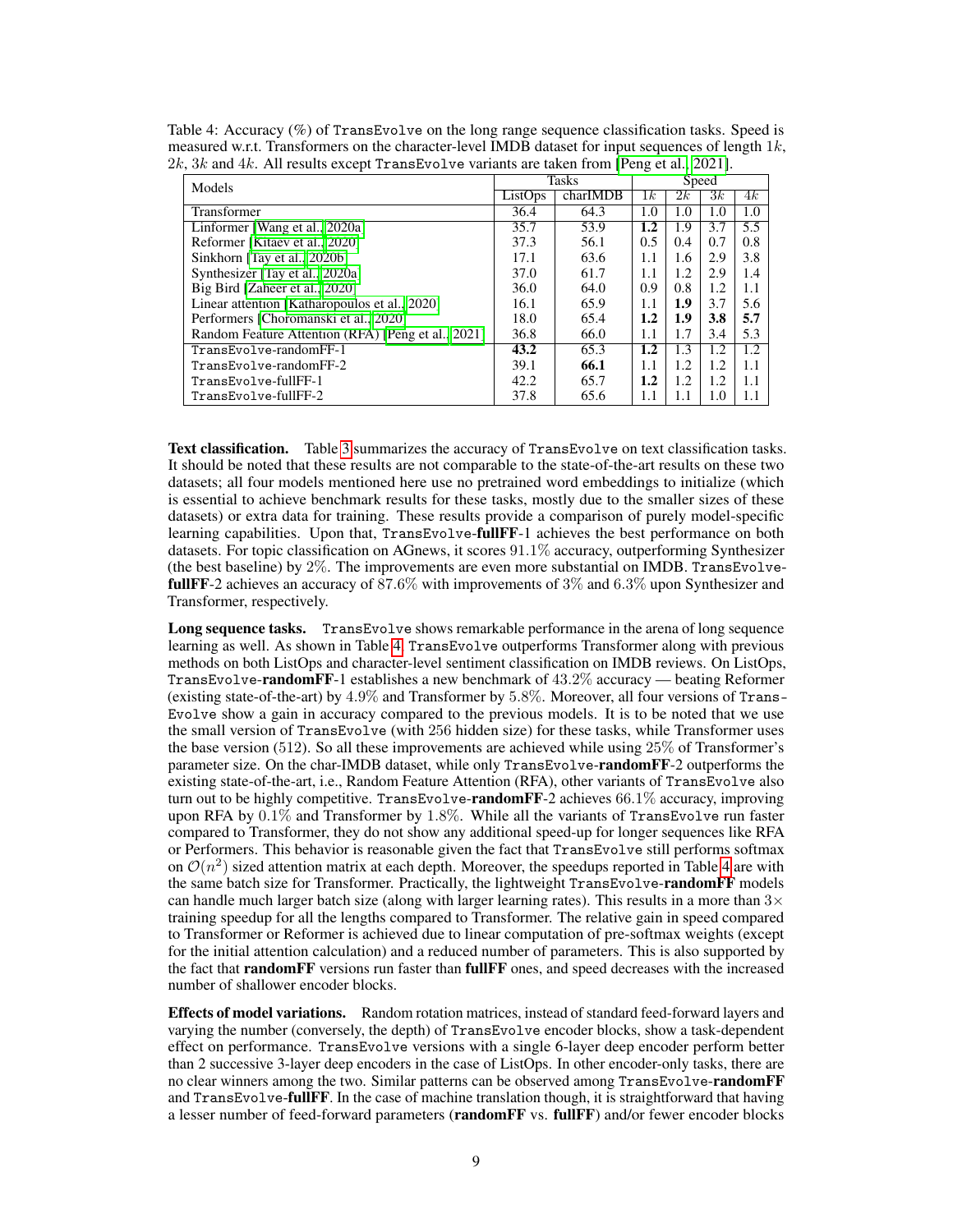with deeper evolution deteriorate the performance. In general, the performance of TransEvolve variations degrades with the decrease in the total parameter size on translation tasks. Encoder-only models use only self-attention, while the encoder-decoder models use self, cross, and causal attentions. From the viewpoint of multi-particle dynamical systems, the latter two are somewhat different from the former one. In self-attention, each of the 'particles' is interacting with each other simultaneously at a specific time-step. However, in causal attention, the interactions are ordered based on the token positions even within a specific timestep. So while decoding, there is an additional evolution of token representations at each step. Moreover, in encoder-decoder tasks as well, TransEvolve outperforms the original Transformer in two datasets (En-De 2013 and En-Fr 2014) clearly, while providing comparable performance in another (En-De 2014). It is the random matrix versions that suffered the most in these versions. The way we designed the random matrix feedforward transformations incorporates the depth information via evolution while reducing the parameter size. In encoder-only tasks, this evolution scheme looks comparable to depth-independent, parameter-dense full versions in expressive power. Moreover, each of the tasks presents different learning requirements. Intuitively, ListOps or character-level sentiment classification tasks have a smaller input vocabulary (hence, fewer amounts of information to encode in each embedding), but longer intra-token dependency (resulting in a need for a powerful attention mechanism) compared to sentiment or topic classification at the word level. Random matrix versions provide depth-wise information sharing that may facilitate the model to better encode complex long-range dependencies, but they might remain under-parameterized to transform information-rich hidden representations. This complexity trade-off can be the possible reason behind randomFF versions, outperforming fullFF in both the long-range tasks while vice versa in text classification tasks.

These variations indicate that TransEvolve is *not just a compressed approximation of Transformer*. Particularly in the case of encoder-only tasks, the depth-wise evolution of self-attention and feedforward projection helps TransEvolve to learn more useful representations of the input with a much fewer number of trainable parameters. This also suggests that *the nature of the dynamical system underlying a sequence learning problem differs heavily with different tasks*. For example, the staggering performance of TransEvolve-randomFF-1 on the ListOps dataset implies that the diffusion component of the underlying ODE is more dominant over the convection component, and the error  $|F(x_i(t), \mathbf{x}(t), t) - \tilde{F}(x_i(t), f(\mathbf{x}(t_0), t))|$  remain small with increasing  $|t - t_0|$ . One may even conjecture whether the Hölder coefficients of the functions  $F$  and  $G$  (in Equation [4\)](#page-2-2) underlying the learning problem govern the performance difference. However, we leave this for future exploration.

## 9 Conclusion

Transformer stacks provide a powerful neural paradigm that gives state-of-the-art prediction quality, but they come with heavy computational requirements and large models. Drawing on an analogy between representation evolution through successive Transformer layers and dynamic particle interactions through time, we use numerical ODE solution techniques to design a computational shortcut to Transformer layers. This not only lets us save trainable parameters and training time complexity, but can also improve output quality in a variety of sequence processing tasks. Apart from building a better-performing model, this novel perspective carries the potential to uncover an in-depth understanding of sequence learning in general.

Limitations. It is to be noted that TransEvolve does not get rid of quadratic operations completely, as in the case of linear attention models like Linformer or Performer. It still performs costly softmax operations on quadratic matrices. Also, at least for once (from the initial conditions) TransEvolve computes pre-softmax  $\mathcal{O}(n^2)$  dot-product matrices. However, the significant reduction in model size compensates for this pre-existing overhead. Also, the speedup achieved by TransEvolve is majorly relevant in the training part and many-to-one mapping. In the case of autoregressive decoding, Trans-Evolve does not provide much gain over the Transformer compared to the linear versions [\[Peng et al.,](#page-11-2) [2021\]](#page-11-2). Since the linearization approaches of the attention operation usually seeks to approximate the pair-wise attention kernel  $k(x, y)$  as some (possibly random) feature map  $\phi(x)\phi(y)$ , one may seek to design a temporal evolution of the kernel by allowing temporally evolving feature maps. We leave this as potential future work.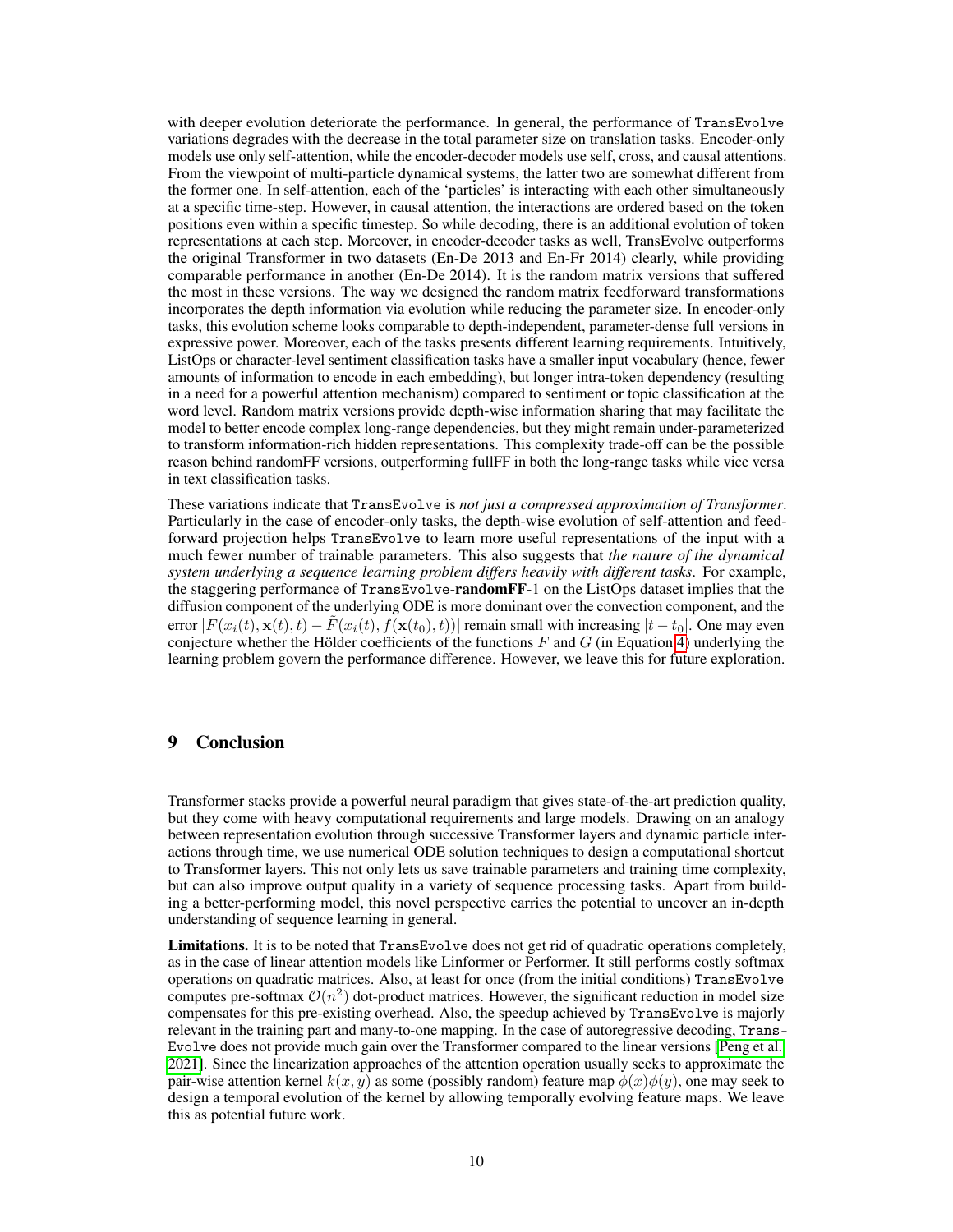#### Acknowledgement

The authors would like to acknowledge the support of Tensorflow Research Cloud. for generously providing the TPU access and the Google Cloud Platform for awarding GCP credits. T. Chakraborty would like to acknowledge the support of Ramanujan Fellowship, CAI, IIIT-Delhi and ihub-Anubhutiiiitd Foundation set up under the NM-ICPS scheme of the Department of Science and Technology, India. S. Chakrabarti is partly supported by a Jagadish Bose Fellowship and a grant from IBM.

#### References

- <span id="page-10-7"></span>Maximiliana Behnke and Kenneth Heafield. Losing heads in the lottery: Pruning transformer attention in neural machine translation. In *Proceedings of the 2020 Conference on Empirical Methods in Natural Language Processing (EMNLP)*, pages 2664–2674, Online, November 2020. Association for Computational Linguistics. doi: 10.18653/v1/2020.emnlp-main.211. URL [https:](https://www.aclweb.org/anthology/2020.emnlp-main.211) [//www.aclweb.org/anthology/2020.emnlp-main.211](https://www.aclweb.org/anthology/2020.emnlp-main.211).
- <span id="page-10-1"></span>Tom B. Brown, Benjamin Mann, Nick Ryder, Melanie Subbiah, Jared Kaplan, Prafulla Dhariwal, Arvind Neelakantan, Pranav Shyam, Girish Sastry, Amanda Askell, Sandhini Agarwal, Ariel Herbert-Voss, Gretchen Krueger, Tom Henighan, Rewon Child, Aditya Ramesh, Daniel M. Ziegler, Jeffrey Wu, Clemens Winter, Christopher Hesse, Mark Chen, Eric Sigler, Mateusz Litwin, Scott Gray, Benjamin Chess, Jack Clark, Christopher Berner, Sam McCandlish, Alec Radford, Ilya Sutskever, and Dario Amodei. Language models are few-shot learners. In Hugo Larochelle, Marc'Aurelio Ranzato, Raia Hadsell, Maria-Florina Balcan, and Hsuan-Tien Lin, editors, *Advances in Neural Information Processing Systems 33: Annual Conference on Neural Information Processing Systems 2020, NeurIPS 2020, December 6-12, 2020, virtual*, 2020. URL [https://proceedings.neurips.cc/paper/2020/hash/](https://proceedings.neurips.cc/paper/2020/hash/1457c0d6bfcb4967418bfb8ac142f64a-Abstract.html) [1457c0d6bfcb4967418bfb8ac142f64a-Abstract.html](https://proceedings.neurips.cc/paper/2020/hash/1457c0d6bfcb4967418bfb8ac142f64a-Abstract.html).
- <span id="page-10-2"></span>Bo Chang, Lili Meng, Eldad Haber, Frederick Tung, and David Begert. Multi-level residual networks from dynamical systems view. In *6th International Conference on Learning Representations, ICLR 2018, Vancouver, BC, Canada, April 30 - May 3, 2018, Conference Track Proceedings*. OpenReview.net, 2018. URL <https://openreview.net/forum?id=SyJS-OgR->.
- <span id="page-10-3"></span>Tian Qi Chen, Yulia Rubanova, Jesse Bettencourt, and David Duvenaud. Neural ordinary differential equations. In Samy Bengio, Hanna M. Wallach, Hugo Larochelle, Kristen Grauman, Nicolò Cesa-Bianchi, and Roman Garnett, editors, *Advances in Neural Information Processing Systems 31: Annual Conference on Neural Information Processing Systems 2018, NeurIPS 2018, December 3-8, 2018, Montréal, Canada*, pages 6572–6583, 2018. URL [https://proceedings.neurips.](https://proceedings.neurips.cc/paper/2018/hash/69386f6bb1dfed68692a24c8686939b9-Abstract.html) [cc/paper/2018/hash/69386f6bb1dfed68692a24c8686939b9-Abstract.html](https://proceedings.neurips.cc/paper/2018/hash/69386f6bb1dfed68692a24c8686939b9-Abstract.html).
- <span id="page-10-5"></span>Krzysztof Choromanski, Valerii Likhosherstov, David Dohan, Xingyou Song, Andreea Gane, Tamás Sarlós, Peter Hawkins, Jared Davis, Afroz Mohiuddin, Lukasz Kaiser, David Belanger, Lucy Colwell, and Adrian Weller. Rethinking attention with performers. *CoRR*, abs/2009.14794, 2020. URL <https://arxiv.org/abs/2009.14794>.
- <span id="page-10-0"></span>Jacob Devlin, Ming-Wei Chang, Kenton Lee, and Kristina Toutanova. BERT: pre-training of deep bidirectional transformers for language understanding. In Jill Burstein, Christy Doran, and Thamar Solorio, editors, *Proceedings of the 2019 Conference of the North American Chapter of the Association for Computational Linguistics: Human Language Technologies, NAACL-HLT 2019, Minneapolis, MN, USA, June 2-7, 2019, Volume 1 (Long and Short Papers)*, pages 4171– 4186. Association for Computational Linguistics, 2019. doi: 10.18653/v1/n19-1423. URL <https://doi.org/10.18653/v1/n19-1423>.
- <span id="page-10-4"></span>Eldad Haber and Lars Ruthotto. Stable architectures for deep neural networks. *CoRR*, abs/1705.03341, 2017. URL <http://arxiv.org/abs/1705.03341>.
- <span id="page-10-6"></span>Jonathan Ho, Nal Kalchbrenner, Dirk Weissenborn, and Tim Salimans. Axial attention in multidimensional transformers. *CoRR*, abs/1912.12180, 2019. URL <http://arxiv.org/abs/1912.12180>.
- <span id="page-10-8"></span>Angelos Katharopoulos, Apoorv Vyas, Nikolaos Pappas, and François Fleuret. Transformers are rnns: Fast autoregressive transformers with linear attention. In *Proceedings of the 37th International Conference on Machine Learning, ICML 2020, 13-18 July 2020, Virtual Event*, volume 119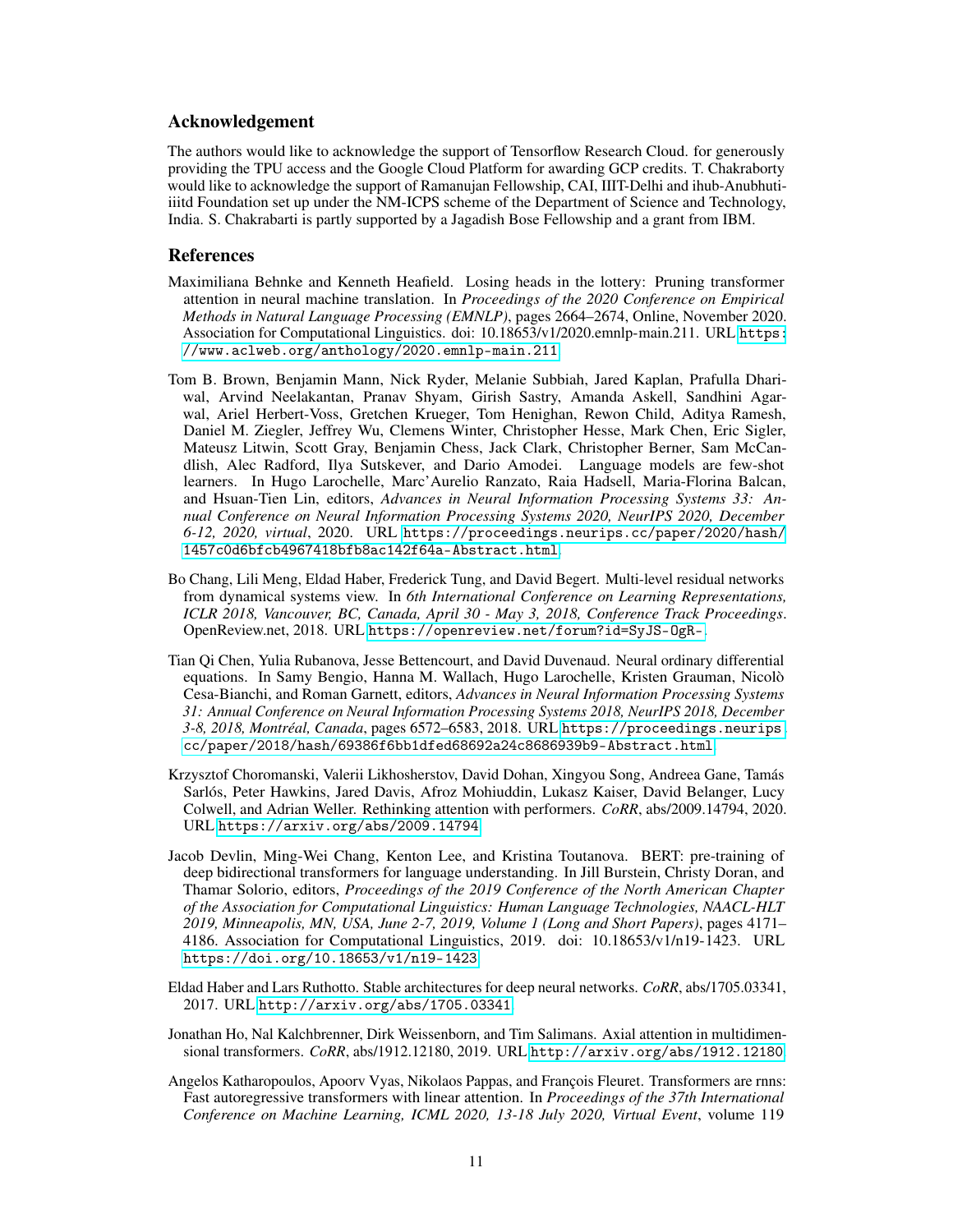of *Proceedings of Machine Learning Research*, pages 5156–5165. PMLR, 2020. URL [http:](http://proceedings.mlr.press/v119/katharopoulos20a.html) [//proceedings.mlr.press/v119/katharopoulos20a.html](http://proceedings.mlr.press/v119/katharopoulos20a.html).

- <span id="page-11-8"></span>Valentin Khrulkov, Oleksii Hrinchuk, Leyla Mirvakhabova, and Ivan V. Oseledets. Tensorized embedding layers for efficient model compression. *CoRR*, abs/1901.10787, 2019. URL [http:](http://arxiv.org/abs/1901.10787) [//arxiv.org/abs/1901.10787](http://arxiv.org/abs/1901.10787).
- <span id="page-11-4"></span>Nikita Kitaev, Lukasz Kaiser, and Anselm Levskaya. Reformer: The efficient transformer. In *8th International Conference on Learning Representations, ICLR 2020, Addis Ababa, Ethiopia, April 26-30, 2020*. OpenReview.net, 2020. URL <https://openreview.net/forum?id=rkgNKkHtvB>.
- <span id="page-11-5"></span>James Lee-Thorp, Joshua Ainslie, Ilya Eckstein, and Santiago Ontañón. Fnet: Mixing tokens with fourier transforms. *CoRR*, abs/2105.03824, 2021. URL <https://arxiv.org/abs/2105.03824>.
- <span id="page-11-3"></span>Peter J. Liu, Mohammad Saleh, Etienne Pot, Ben Goodrich, Ryan Sepassi, Lukasz Kaiser, and Noam Shazeer. Generating wikipedia by summarizing long sequences. In *6th International Conference on Learning Representations, ICLR 2018, Vancouver, BC, Canada, April 30 - May 3, 2018, Conference Track Proceedings*. OpenReview.net, 2018. URL [https://openreview.net/](https://openreview.net/forum?id=Hyg0vbWC-) [forum?id=Hyg0vbWC-](https://openreview.net/forum?id=Hyg0vbWC-).
- <span id="page-11-1"></span>Yiping Lu, Aoxiao Zhong, Quanzheng Li, and Bin Dong. Beyond finite layer neural networks: Bridging deep architectures and numerical differential equations. In Jennifer Dy and Andreas Krause, editors, *Proceedings of the 35th International Conference on Machine Learning*, volume 80 of *Proceedings of Machine Learning Research*, pages 3276–3285. PMLR, 10–15 Jul 2018. URL <http://proceedings.mlr.press/v80/lu18d.html>.
- <span id="page-11-0"></span>Yiping Lu, Zhuohan Li, Di He, Zhiqing Sun, Bin Dong, Tao Qin, Liwei Wang, and Tie-Yan Liu. Understanding and improving transformer from a multi-particle dynamic system point of view. *CoRR*, abs/1906.02762, 2019. URL <http://arxiv.org/abs/1906.02762>.
- <span id="page-11-7"></span>Xindian Ma, Peng Zhang, Shuai Zhang, Nan Duan, Yuexian Hou, Ming Zhou, and Dawei Song. A tensorized transformer for language modeling. In Hanna M. Wallach, Hugo Larochelle, Alina Beygelzimer, Florence d'Alché-Buc, Emily B. Fox, and Roman Garnett, editors, *Advances in Neural Information Processing Systems 32: Annual Conference on Neural Information Processing Systems 2019, NeurIPS 2019, December 8-14, 2019, Vancouver, BC, Canada*, pages 2229–2239, 2019. URL [https://proceedings.neurips.cc/paper/2019/hash/](https://proceedings.neurips.cc/paper/2019/hash/dc960c46c38bd16e953d97cdeefdbc68-Abstract.html) [dc960c46c38bd16e953d97cdeefdbc68-Abstract.html](https://proceedings.neurips.cc/paper/2019/hash/dc960c46c38bd16e953d97cdeefdbc68-Abstract.html).
- <span id="page-11-9"></span>Andrew L. Maas, Raymond E. Daly, Peter T. Pham, Dan Huang, Andrew Y. Ng, and Christopher Potts. Learning word vectors for sentiment analysis. In *Proceedings of the 49th Annual Meeting of the Association for Computational Linguistics: Human Language Technologies*, pages 142–150, Portland, Oregon, USA, June 2011. Association for Computational Linguistics. URL [http:](http://www.aclweb.org/anthology/P11-1015) [//www.aclweb.org/anthology/P11-1015](http://www.aclweb.org/anthology/P11-1015).
- <span id="page-11-6"></span>Paul Michel, Omer Levy, and Graham Neubig. Are sixteen heads really better than one? In Hanna M. Wallach, Hugo Larochelle, Alina Beygelzimer, Florence d'Alché-Buc, Emily B. Fox, and Roman Garnett, editors, *Advances in Neural Information Processing Systems 32: Annual Conference on Neural Information Processing Systems 2019, NeurIPS 2019, December 8-14, 2019, Vancouver, BC, Canada*, pages 14014–14024, 2019. URL [https://proceedings.neurips.cc/paper/](https://proceedings.neurips.cc/paper/2019/hash/2c601ad9d2ff9bc8b282670cdd54f69f-Abstract.html) [2019/hash/2c601ad9d2ff9bc8b282670cdd54f69f-Abstract.html](https://proceedings.neurips.cc/paper/2019/hash/2c601ad9d2ff9bc8b282670cdd54f69f-Abstract.html).
- <span id="page-11-10"></span>Nikita Nangia and Samuel R. Bowman. Listops: A diagnostic dataset for latent tree learning. In Silvio Ricardo Cordeiro, Shereen Oraby, Umashanthi Pavalanathan, and Kyeongmin Rim, editors, *Proceedings of the 2018 Conference of the North American Chapter of the Association for Computational Linguistics, NAACL-HLT 2018, New Orleans, Louisiana, USA, June 2-4, 2018, Student Research Workshop*, pages 92–99. Association for Computational Linguistics, 2018. doi: 10.18653/v1/n18-4013. URL <https://doi.org/10.18653/v1/n18-4013>.
- <span id="page-11-2"></span>Hao Peng, Nikolaos Pappas, Dani Yogatama, Roy Schwartz, Noah A. Smith, and Lingpeng Kong. Random feature attention. *CoRR*, abs/2103.02143, 2021. URL [https://arxiv.org/abs/2103.](https://arxiv.org/abs/2103.02143) [02143](https://arxiv.org/abs/2103.02143).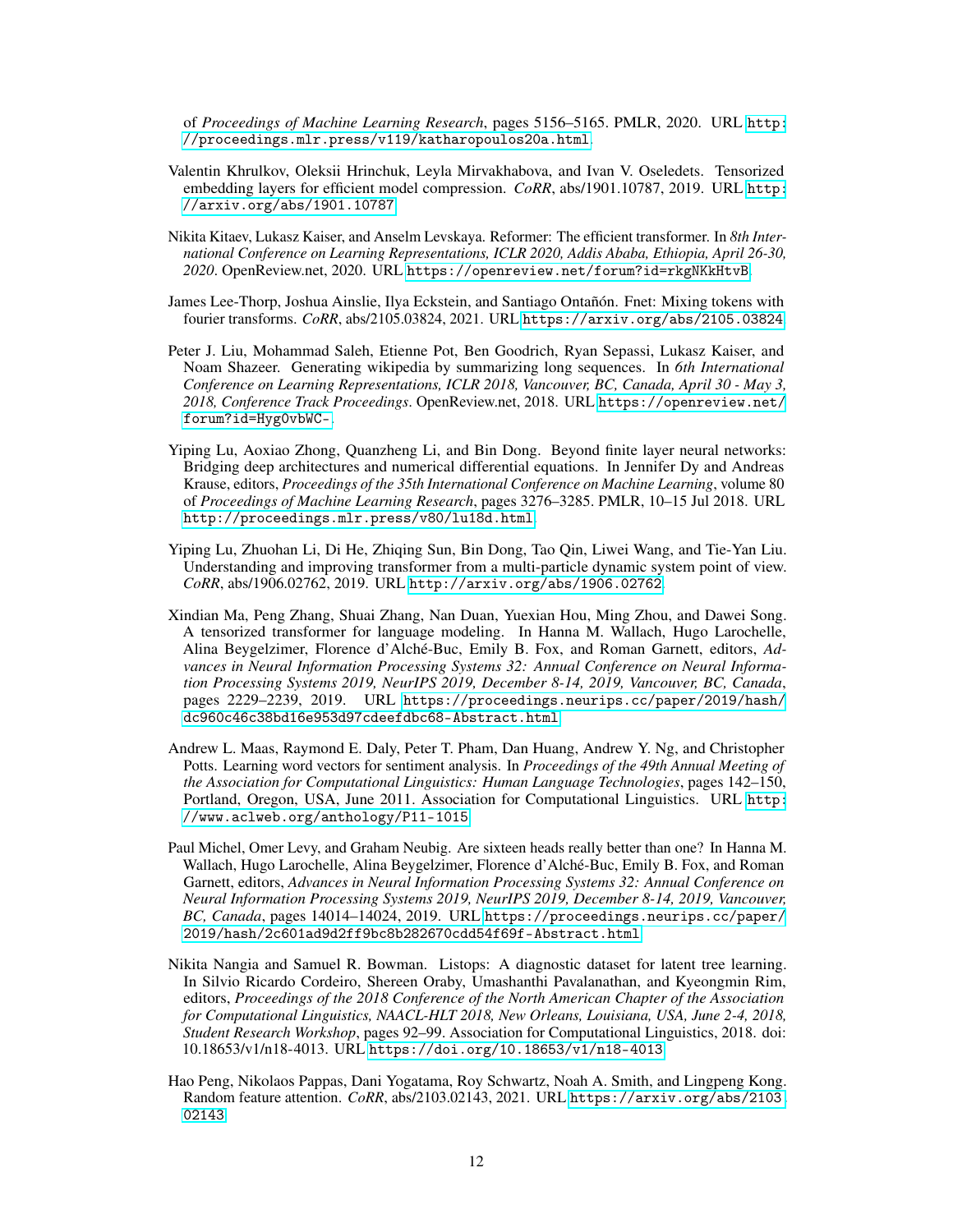- <span id="page-12-1"></span>Colin Raffel, Noam Shazeer, Adam Roberts, Katherine Lee, Sharan Narang, Michael Matena, Yanqi Zhou, Wei Li, and Peter J. Liu. Exploring the limits of transfer learning with a unified text-to-text transformer. *J. Mach. Learn. Res.*, 21:140:1–140:67, 2020. URL [http://jmlr.org/papers/](http://jmlr.org/papers/v21/20-074.html) [v21/20-074.html](http://jmlr.org/papers/v21/20-074.html).
- <span id="page-12-8"></span>Aurko Roy, Mohammad Saffar, Ashish Vaswani, and David Grangier. Efficient content-based sparse attention with routing transformers. *Trans. Assoc. Comput. Linguistics*, 9:53–68, 2021. URL <https://transacl.org/ojs/index.php/tacl/article/view/2405>.
- <span id="page-12-5"></span>Lars Ruthotto and Eldad Haber. Deep neural networks motivated by partial differential equations. *Journal of Mathematical Imaging and Vision*, pages 1–13, 2019.
- <span id="page-12-10"></span>Victor Sanh, Lysandre Debut, Julien Chaumond, and Thomas Wolf. Distilbert, a distilled version of BERT: smaller, faster, cheaper and lighter. *CoRR*, abs/1910.01108, 2019. URL [http://arxiv.](http://arxiv.org/abs/1910.01108) [org/abs/1910.01108](http://arxiv.org/abs/1910.01108).
- <span id="page-12-2"></span>Emma Strubell, Ananya Ganesh, and Andrew McCallum. Energy and policy considerations for modern deep learning research. In *Proceedings of the AAAI Conference on Artificial Intelligence*, volume 34 (09), pages 13693–13696, 2020.
- <span id="page-12-9"></span>Sainbayar Sukhbaatar, Edouard Grave, Piotr Bojanowski, and Armand Joulin. Adaptive attention span in transformers. In Anna Korhonen, David R. Traum, and Lluís Màrquez, editors, *Proceedings of the 57th Conference of the Association for Computational Linguistics, ACL 2019, Florence, Italy, July 28- August 2, 2019, Volume 1: Long Papers*, pages 331– 335. Association for Computational Linguistics, 2019. doi: 10.18653/v1/p19-1032. URL <https://doi.org/10.18653/v1/p19-1032>.
- <span id="page-12-12"></span>Yi Tay, Dara Bahri, Donald Metzler, Da-Cheng Juan, Zhe Zhao, and Che Zheng. Synthesizer: Rethinking self-attention in transformer models. *CoRR*, abs/2005.00743, 2020a. URL [https:](https://arxiv.org/abs/2005.00743) [//arxiv.org/abs/2005.00743](https://arxiv.org/abs/2005.00743).
- <span id="page-12-13"></span>Yi Tay, Dara Bahri, Liu Yang, Donald Metzler, and Da-Cheng Juan. Sparse Sinkhorn attention. In Hal Daumé III and Aarti Singh, editors, *Proceedings of the 37th International Conference on Machine Learning*, volume 119 of *Proceedings of Machine Learning Research*, pages 9438–9447. PMLR, 13–18 Jul 2020b. URL <http://proceedings.mlr.press/v119/tay20a.html>.
- <span id="page-12-0"></span>Ashish Vaswani, Noam Shazeer, Niki Parmar, Jakob Uszkoreit, Llion Jones, Aidan N Gomez, Ł ukasz Kaiser, and Illia Polosukhin. Attention is all you need. In I. Guyon, U. V. Luxburg, S. Bengio, H. Wallach, R. Fergus, S. Vishwanathan, and R. Garnett, editors, *Advances in Neural Information Processing Systems*, volume 30. Curran Associates, Inc., 2017. URL [https://proceedings.](https://proceedings.neurips.cc/paper/2017/file/3f5ee243547dee91fbd053c1c4a845aa-Paper.pdf) [neurips.cc/paper/2017/file/3f5ee243547dee91fbd053c1c4a845aa-Paper.pdf](https://proceedings.neurips.cc/paper/2017/file/3f5ee243547dee91fbd053c1c4a845aa-Paper.pdf).
- <span id="page-12-3"></span>James Vuckovic, Aristide Baratin, and Remi Tachet des Combes. A mathematical theory of attention, 2020.
- <span id="page-12-6"></span>Sinong Wang, Belinda Z. Li, Madian Khabsa, Han Fang, and Hao Ma. Linformer: Self-attention with linear complexity. *CoRR*, abs/2006.04768, 2020a. URL <https://arxiv.org/abs/2006.04768>.
- <span id="page-12-11"></span>Wenhui Wang, Furu Wei, Li Dong, Hangbo Bao, Nan Yang, and Ming Zhou. Minilm: Deep self-attention distillation for task-agnostic compression of pre-trained transformers. In Hugo Larochelle, Marc'Aurelio Ranzato, Raia Hadsell, Maria-Florina Balcan, and Hsuan-Tien Lin, editors, *Advances in Neural Information Processing Systems 33: Annual Conference on Neural Information Processing Systems 2020, NeurIPS 2020, December 6- 12, 2020, virtual*, 2020b. URL [https://proceedings.neurips.cc/paper/2020/hash/](https://proceedings.neurips.cc/paper/2020/hash/3f5ee243547dee91fbd053c1c4a845aa-Abstract.html) [3f5ee243547dee91fbd053c1c4a845aa-Abstract.html](https://proceedings.neurips.cc/paper/2020/hash/3f5ee243547dee91fbd053c1c4a845aa-Abstract.html).
- <span id="page-12-4"></span>E Weinan. A proposal on machine learning via dynamical systems. *Communications in Mathematics and Statistics*, 5(1):1–11, 2017.
- <span id="page-12-7"></span>Yunyang Xiong, Zhanpeng Zeng, Rudrasis Chakraborty, Mingxing Tan, Glenn Fung, Yin Li, and Vikas Singh. Nyströmformer: A nyström-based algorithm for approximating self-attention. *CoRR*, abs/2102.03902, 2021. URL <https://arxiv.org/abs/2102.03902>.